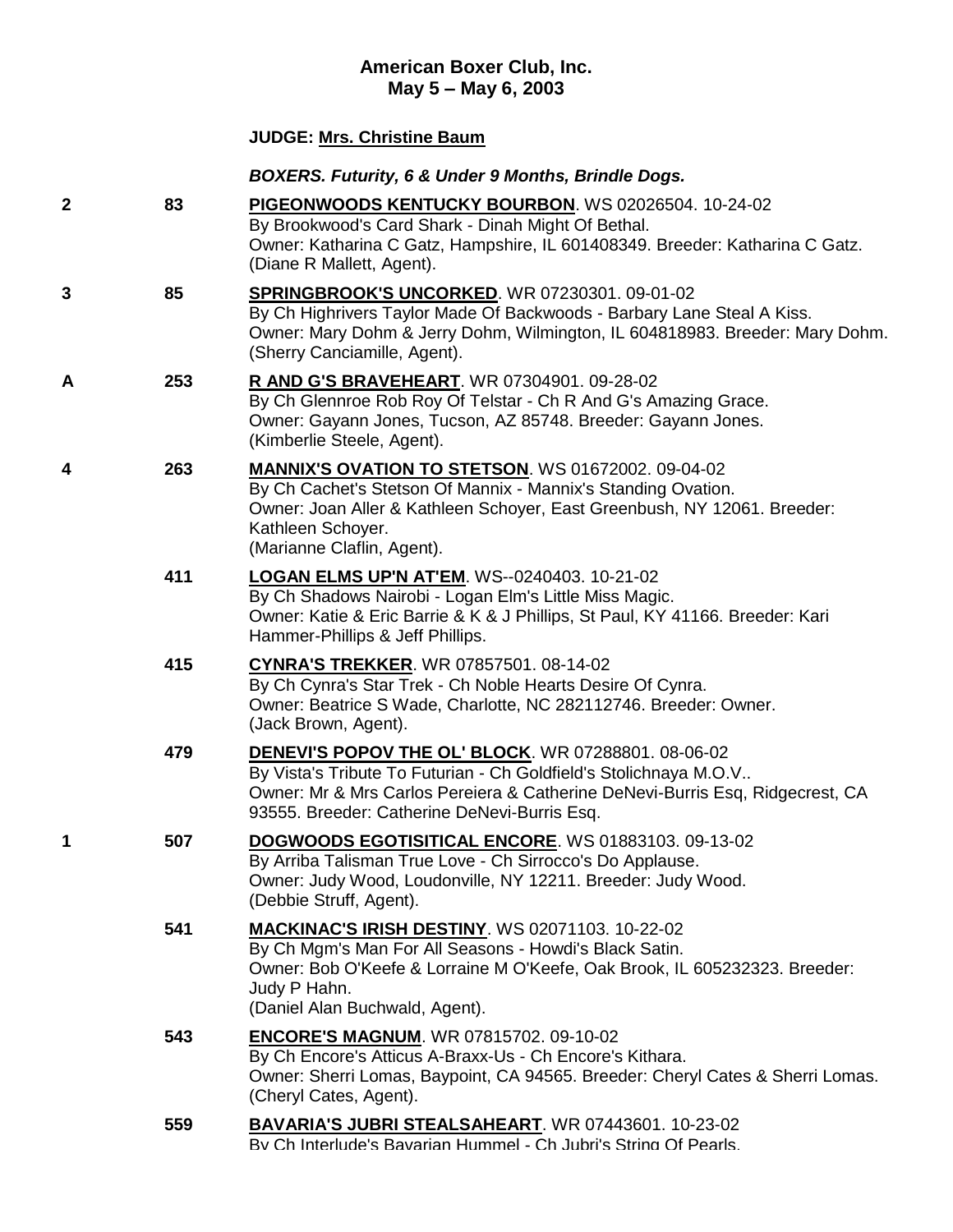|   |     | Owner: Howard Gussis & Lesley Brown & Vera Albers, Grayslake, IL 60030.<br>Breeder: Judy Brissey.                                                                                                                                                               |
|---|-----|-----------------------------------------------------------------------------------------------------------------------------------------------------------------------------------------------------------------------------------------------------------------|
| Α | 703 | ARACREST JAFFELIN. MQ827422CAN. 08-26-02<br>By Ch Holly Lane Spin A Dream - Ch Winfall Allure.<br>Owner: Norah McGriskin, Whitby ON, CN L1N 1B5. Breeder: Norah McGriskin.                                                                                      |
|   |     | BOXERS. Futurity, 6 & Under 9 Months, Fawn Dogs.                                                                                                                                                                                                                |
| 4 | 121 | <b>KAMI-KO N' KINI'S BRANDIN IRON. WS 01825301. 08-13-03</b><br>By Ch. RaineyLane's Marshall Dillion - Kami-Ko N' Kini All Gussied Up.<br>Owner: Beverly Albert Lois Trist, Toney, AI 35773. Breeder: Beverly Albert Lois Trist.                                |
|   | 285 | HI-TECH'S YANKEES SAM ADAMS. WS 01727402. 08-15-02<br>By Ch Hi-Tech Johnny J Of Boxerton - Ch Yankee's Homecoming.<br>Owner: William C Truesdale & Zoila Truesdale, Seekonk, MA 027713926. Breeder:<br>Margery Fogarty.<br>(Kimberly Pastella, Agent).          |
|   | 287 | YANKEE'S PATRIOT AT HI-TECH. WS 01727403. 08-15-02<br>By Ch Hi-Tech Johnny J Of Boxerton - Ch Yankee's Homecoming.<br>Owner: John Driscoll & Margery Fogarty, Pelham, NH 03076. Breeder: Margery<br>Fogarty.<br>(Kimberly Pastella, Agent).                     |
|   | 325 | ROCHILS OPENING ACT. WR 07213701. 08-08-02<br>By Ch Storybooks Rip It Up - Ch Rochils Grande Tradition.<br>Owner: C & K Robbins & R & S Cormier, Flower Mounds, TX 75028. Breeder: Perry<br>& Sandra Cambert.<br>(Michael Shepherd, AKC Registered Handler).    |
| 2 | 329 | <b>ROCHILS MAKE MY DAY. WR 07213702. 08-08-02</b><br>By Ch Storybooks Rip It Up - Ch Rochils Grande Tradition.<br>Owner: Renee McBee, Haveytown, AL 35023. Breeder: Perry & Sandra Cambert.<br>(Michael Shepherd, AKC Registered Handler).                      |
|   | 395 | TANLINE'S CHESTER A. MU831676CAN. 10-15-02<br>By Ch Nastinan's Love Me Tender - Tanline's August Rhiannon.<br>Owner: Gary & Cheryl Johnson, Camlachie ON, CN N0N 1E0. Breeder: Gary &<br>Cheryl Johnson.<br>(H Medley Small, Agent).                            |
|   | 405 | <b>BARGARY'S DON'T WORRY BE HAPPY.</b> WS 02291403. 10-28-02<br>By Ch Barbary's Cadsome My Shadow - Ch Barbary's Outrageous Fortune.<br>Owner: Barbara & Gary Wadge, Lacombe, LA 70445. Breeder: Barbara & Gary<br>Wadge.                                       |
|   | 421 | <b>OAK KNOLL'S DREAM TRAVELER. WS 01899903. 09-01-02</b><br>By Ch BJay's Traveling Man - Sierra's Enchanted Dream.<br>Owner: Vickie Cole & Tim Galloway, Joliet, IL 604333123. Breeder: Rick & Cindy<br>Walunas & Tracey Waddell.<br>(Genine DeMaso, Agent).    |
|   | 437 | CHESSEL'S ONESTI'S EMANCIPATION. WS 02102503. 10-26-02<br>By Ch Chessel's Designated Hitter - Ch Chessel's Pride Of Bavaria.<br>Owner: Ed Chessel & Diane Peluso & Betty Jo Chessel, Monroe, WI 53566.<br>Breeder: Ed Chesse & Diane Peluso & Betty Jo Chessel. |
| 1 | 473 | DENEVI'S KETEL ONE TICKET2FUN. WS 01401801. 08-06-02<br>By Ch Telstar's Claim Jumper - DeNevi's Staraya Skyy.<br>Owner: Catherine Denevi-Burris & Mike Burris. Vista. CA 92083. Breeder: Catherine                                                              |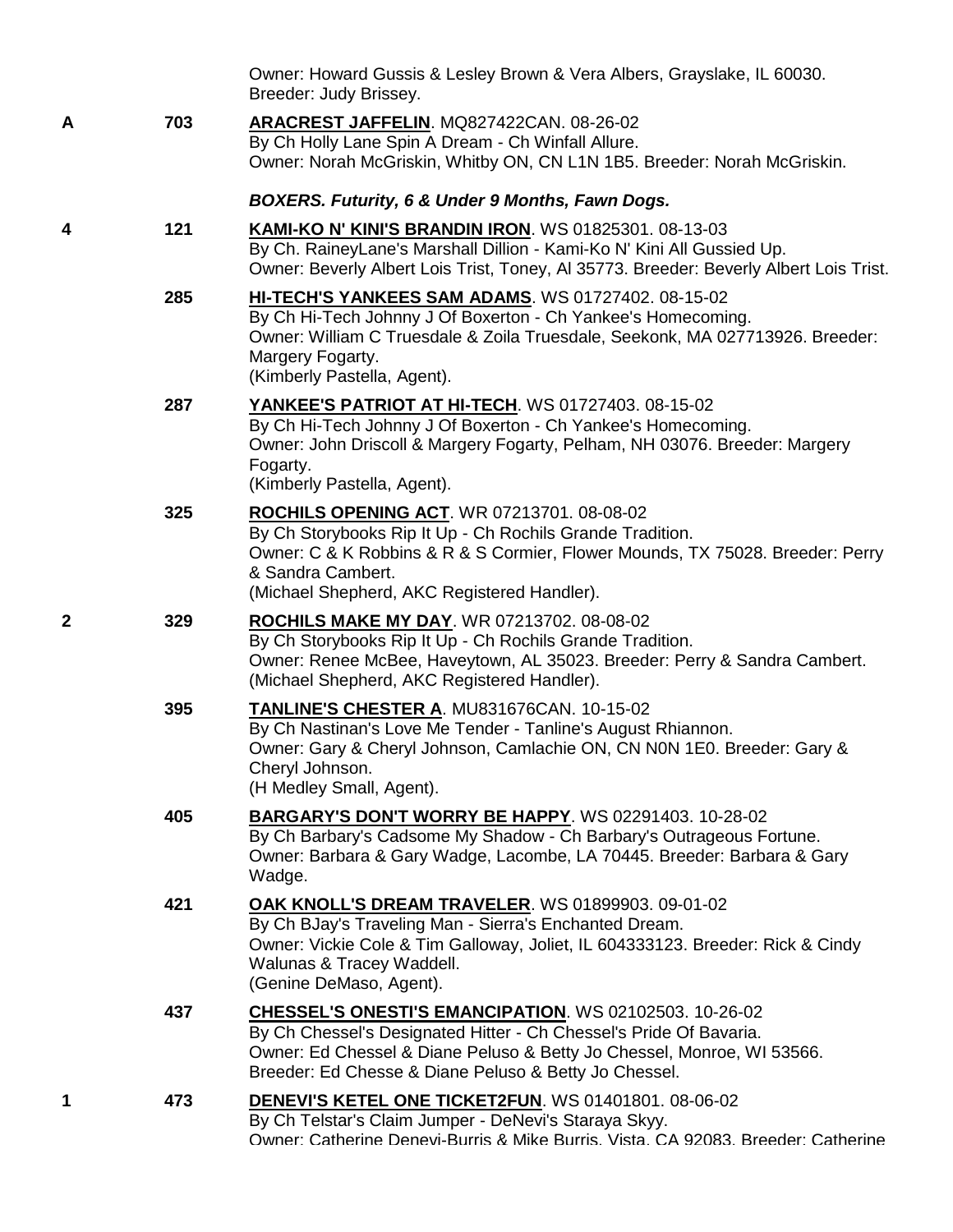|   |     | Denevi-Burris Esq.                                                                                                                                                                                                                                                                                           |
|---|-----|--------------------------------------------------------------------------------------------------------------------------------------------------------------------------------------------------------------------------------------------------------------------------------------------------------------|
|   | 489 | <b>RONARD'S LONE STAR. WR 07857801. 08-31-02</b><br>By Ch Ronard's Feuer Marshal - Ch Ronard's Legendary Interlude.<br>Owner: Sharon K Steckler, Sugar Land, TX 774782516. Breeder: Sharon K Steckler.<br>(Michael Shepherd, Agent).                                                                         |
| 3 | 705 | <b>ARACREST HIT A DREAM. MQ827589CAN. 08-26-02</b><br>By Ch Holly Lane Spin A Dream - Ch Winfall Allure.<br>Owner: Daniel Worboys, Whitby ON, CN L1N 1B5. Breeder: Norah McGriskin.                                                                                                                          |
|   | 707 | ARACREST CHASE A DREAM. MQ827588CAN. 08-26-02<br>By Cy Holly Lane Spin A Dream - Ch Winfall Allure.<br>Owner: Chris Ough, Whitby ON, CN L1N 1B5. Breeder: Norah McGriskin.                                                                                                                                   |
|   |     | <b>BOXERS. Futurity, 9 &amp; Under 12 Months, Brindle Dogs.</b>                                                                                                                                                                                                                                              |
| Α | 17  | <b>HIGHTRAIL'S WHO'S DA MAN. WS 01285705. 07-13-02</b><br>By Ch Bayview's Strides Ahead - Ch Hightrail's Honey Nut.<br>Owner: Robin Petit, Eureka, mo 63025. Breeder: Robin Petit.<br>(Jerry W Bryant, AKC Registered Handler).                                                                              |
|   | 19  | <b>HIGHTRAIL'S WHO'S YOUR DADDY.</b> WS 01285701. 07-13-02<br>By Ch Bayview's Strides Ahead - Ch Hightrail's Honey Nut.<br>Owner: Robin Petit, Eureka, mo 63025. Breeder: Robin Petit.<br>(Jerry W Bryant, AKC Registered Handler).                                                                          |
| 3 | 109 | <b>RUFFIAN'S PATENT PENDING. WS 01788601. 07-18-02</b><br>By Ch. Ruffian's Alleged - Ellis' Tribute To Nandi.<br>Owner: Keith Fry & Denise Fry, Raceland, La 70394. Breeder: Dan Rivers.<br>(Ike Liottio, Agent).                                                                                            |
| 2 | 167 | <b>BROPAT SUNDARBY'S STITCH-N-TIME. WS 00706305. 05-09-02</b><br>By Ch Oakwoods Winds Of Change - Ch Bropat's Midnight Cinderella.<br>Owner: Paul Renaud & Lynn Renaud, Tallahassee, FL 32317. Breeder: Patricia A<br>Brown & Dawn Darby.<br>(Dianna Helmke, Agent).                                         |
| 4 | 225 | <b>BARBARY LANE ROCK ON. WS 01299802. 07-16-02</b><br>By Ch Rummer Run's Major General - Ch Bayview's Tips The Scales<br>Owner: Eric B Scott & Calvin R Robinson, Fairfield, CA 94585. Breeder: Eric B Scott<br>& Calvin R Robinson & Ken & Paula Morrison.                                                  |
|   | 235 | <b>BARBARY LANE SGT PEPPER. WS 01299803. 07-16-02</b><br>By Ch Rummer Run's Major General - Ch Bayview Tips The Scales.<br>Owner: Delma Sheaffer & E Scott & C Robinson & Zane Sheaffer, Richfield, PA<br>17086. Breeder: K Morrison & Eric Scott & P Morrison & Calvin Robinson.<br>(Debbie Struff, Agent). |
|   | 339 | <b>PORT O'CALL'S PERFECT STORM. WS 02224601. 08-05-02</b><br>By Ch Highrivers Taylor Made Of Backwood - CJ's Final Answer.<br>Owner: Steve & Tina Bostic, Ft Lauderdale, FL 33301. Breeder: Lee Justice & Steve<br>& Ann Anderson.<br>(Rick Justice, Agent).                                                 |
|   | 341 | PORT O'CALL'S CELESTIAL SAILOR. WS 02224602. 08-05-02<br>By Ch Highrivers Taylor Made Of Backwood - CJ's Final Answer.<br>Owner: Steve & Tina Bostic, Ft Lauderdale, FL 33301. Breeder: Lee Justice & Steve<br>& Ann Anderson.<br>(Rick Justice, Agent).                                                     |
|   | 425 | KENLICO'S ILLUSIVE DREAMS. WS 01514202. 07-12-02                                                                                                                                                                                                                                                             |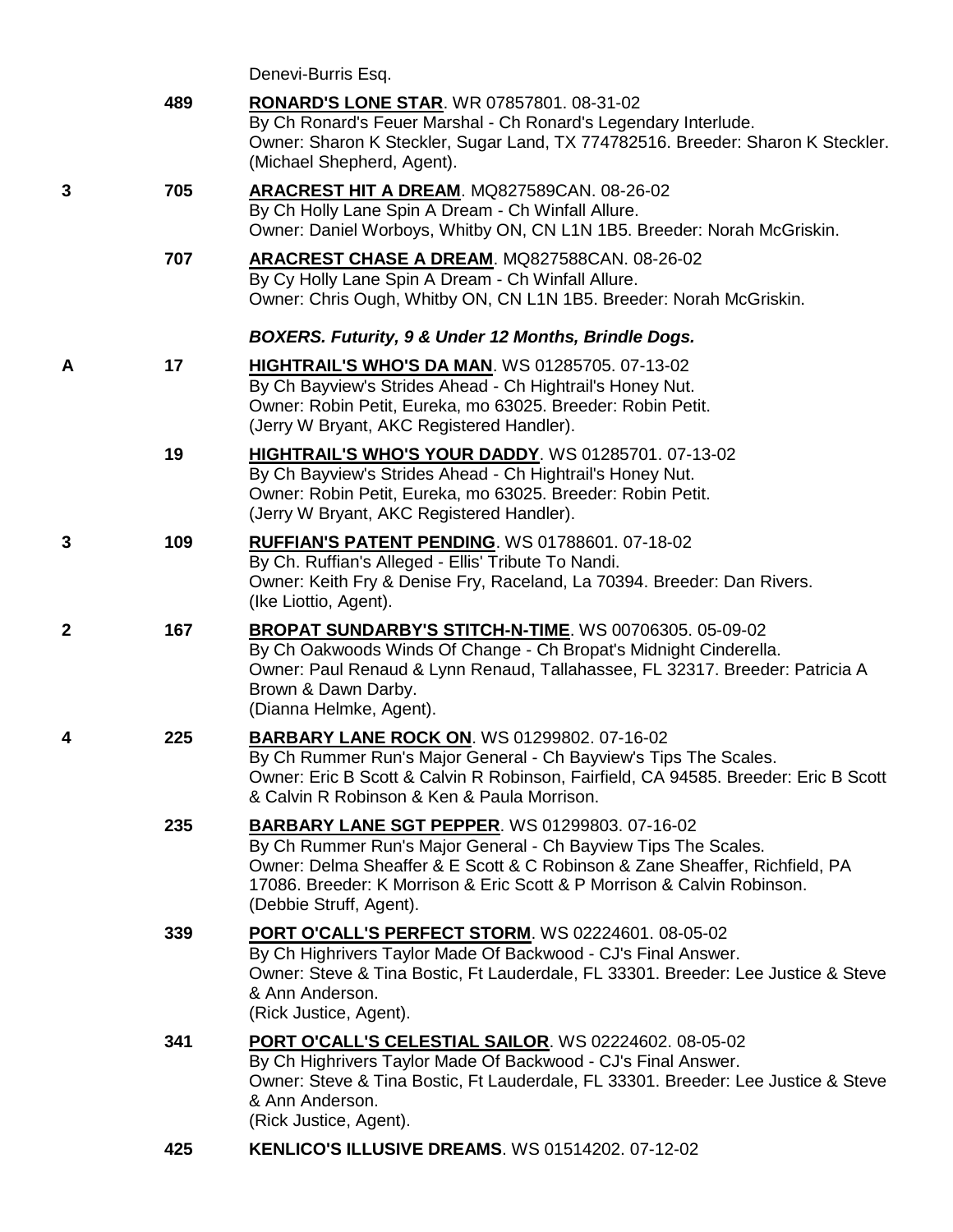|               |                         | By Ch Brookwood's Dream Dancer - Deuces Wild At Kenlico.<br>Owner: Lisa Spradlin & Kenneth Andrake, Louisville, KY 402151820. Breeder:<br>Kenneth Andrake & Lisa Andrake.                                                                                                 |
|---------------|-------------------------|---------------------------------------------------------------------------------------------------------------------------------------------------------------------------------------------------------------------------------------------------------------------------|
|               | 433                     | <b>BAR K'S TO DIE FOR. WS 01116006. 06-13-02</b><br>By Ch Brookwood's Dream Dancer - Bar-K's Front Page Lady.<br>Owner: Phillip Koenig & Barbara Parttow, Goshen, KY 40026. Breeder: Owners.                                                                              |
|               | 459                     | NASTINAN ON N'ON KAMI-KO N'KINI. WS 01177104. 05-21-02<br>By Ch Kami-Ko N'Kini Top Hat N' Tails - Ch Nastinan's Lovelace.<br>Owner: Lois Trist & Beverly Albert & Deborah J Marshall, Escondido, CA<br>920266937, Breeder: Deborah J Marshall & Dr Christine M Schweizer. |
| 1/BPF/GFW 491 |                         | <b>BAYVIEW STRIKES AGAIN.</b> WS 01299801. 07-16-02<br>By Ch Rummer Run's Major General - Ch Bayview Tips The Scales.<br>Owner: Ken & Paula Morrison, Hercules, CA 94547. Breeder: Ken & Paula Morrison<br>& Eric Scott.<br>(Cherly Cates, Agent).                        |
|               | 603                     | <b>IRONDALE'S THE PRETENDER.</b> WR 06780206. 05-16-02<br>By Ch Irondale's Jagged Edge - Treceder's Pretty Wohan.<br>Owner: James & Wendy Bettis & Heather Fodrey, Riverside, CA 92508. Breeder: G<br>Steele.                                                             |
|               | 607                     | LATTALANE'S MONTANA JOE. WR 06930101. 06-26-02<br>By Ch Lattalane's Neverending Story - Ch Beate's High Sierra.<br>Owner: Donna Payton & Thomas J Latta & Carol Latta, Richmond, MO 64085.<br>Breeder: Thomas J Latta & Carol Latta.                                      |
| Α             | 637                     | ROSEND'S NO SURRENDER. WS 01563201. 07-30-02<br>By Ch Rosend's Satchmo - Ch Rosend Hello Dolly Of Bayview.<br>Owner: Lynda Yon, Tracy, CA 95377. Breeder: Lynda Yon.<br>(Kimberlie Steele, Agent).                                                                        |
|               | 663                     | <b>CH HALLMARKS CREED.</b> WR 06780205. 05-16-02<br>By Ch Irondales Jagged Edge - Treceder's Pretty Wohan.<br>Owner: Amber Ford & Gary Steele, Nipomo, CA 93444. Breeder: Gary Steele.                                                                                    |
|               | 677                     | CRYSTO'S EMMISARY. WR 07433302. 08-02-02<br>By Ch Crysto's Image Of Arriba - Ch Crysto's Abracadabra.<br>Owner: Tony & Crystal Finney, Kannapolis, NC 28081. Breeder: Tony & Crystal<br>Finney.<br>(Tami Mishler, Agent).                                                 |
|               | 687                     | RAINEYLANE-CINNAMON FLAGSHIP. WS 01340503. 07-12-02<br>By Ch Raineylane's Marshall Dillon - Ch Raineylane's Charismatic.<br>Owner: Philip S Johnson & Barbara Isaacs, Charleston, WV 25306. Breeder: Bridget<br>J Brown & Phylis Snyder.<br>(Jack I Brown, Agent).        |
|               |                         | BOXERS. Futurity, 9 & Under 12 Months, Fawn Dogs.                                                                                                                                                                                                                         |
|               | $\overline{\mathbf{z}}$ | <b>CINNAMON I'VE BEEN SEDUCED. WR 07009401. 07-21-02</b><br>By Ch Berlane's Causin An Uproar - Ch PawPrint's Seduction.<br>Owner: Phylis & Robert Snyder, Polk City, FL 33868. Breeder: Phylis & Robert<br>Snyder & Christina Ghimenti.<br>(Jack I Brown, Agent).         |
| 3             | 97                      | <b>BURLWOOD'S GRAND OPENING AT DUGRACE. WS 01473207. 06-08-02</b><br>By CH Maxl's Premiere Of Dreamweaver - CH Beate's Sabrina.<br>Owner: Thomas M Rvan & Rhonda A Nickels. Plattsmouth. NE 680485106. Breeder:                                                           |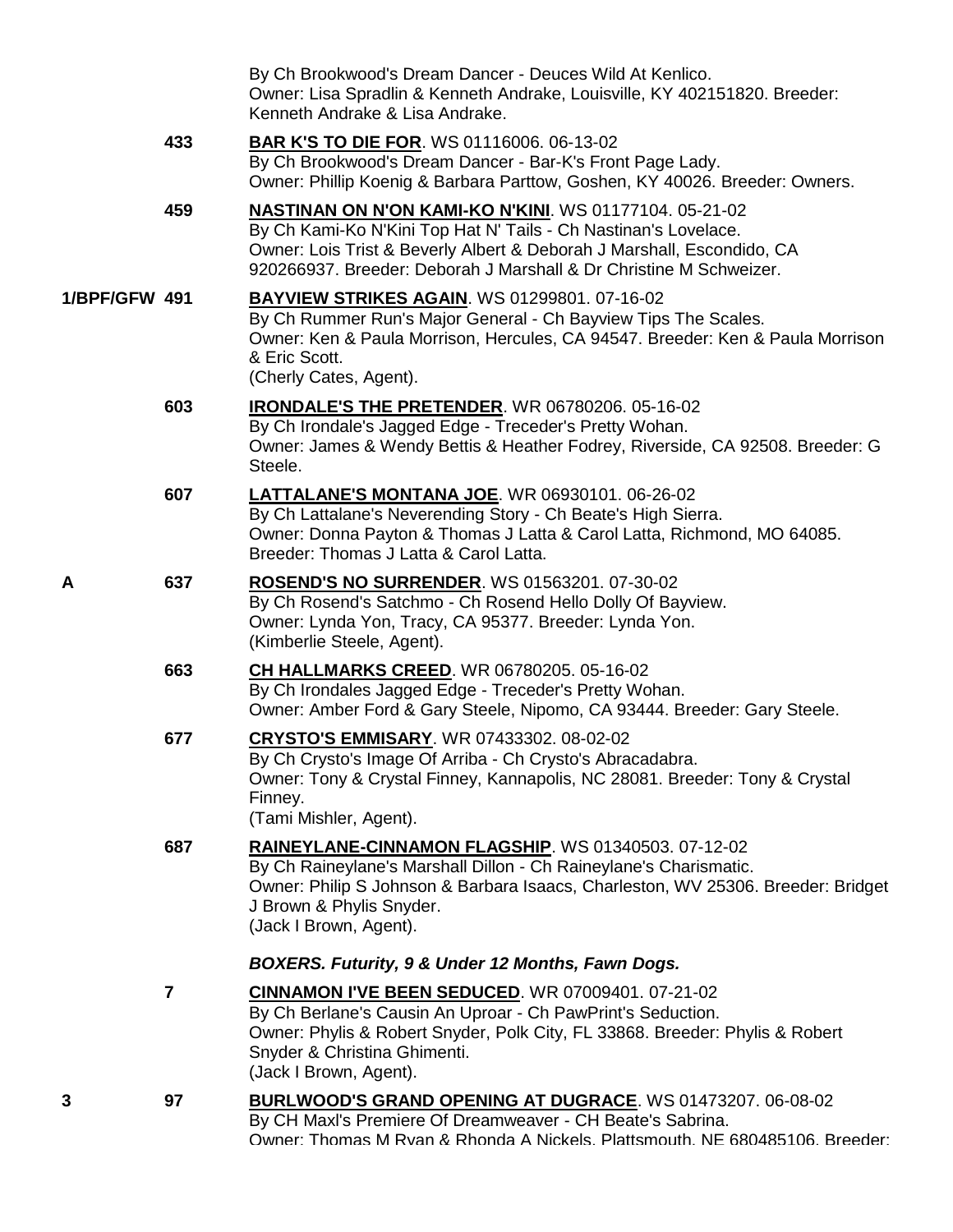| $\mathbf 1$  | 101 | <b>BURLWOOD'S GRANDE PREMIERE. WS 01473204. 06-08-02</b><br>By CH Maxl's Premiere Of Dreamweaver - CH Beate's Sabrina.<br>Owner: Marilyn Boush & Rhonda Nickels, Northboro, IA 51647. Breeder: Rhonda A.<br>Nickels.                                                                                              |
|--------------|-----|-------------------------------------------------------------------------------------------------------------------------------------------------------------------------------------------------------------------------------------------------------------------------------------------------------------------|
|              | 111 | KENASHER'S HIRED GUN. WS 01039001. 06-29-02<br>By Ch Kenasher's Divin Wind - Kenasher's Queen Anne's Lace.<br>Owner: Ken & Sherry Johnson, Hoschton, GA 30548. Breeder: Kenneth R Johnson<br>& Sherry Johnson.                                                                                                    |
|              | 195 | GARNSEY'S BEACHCOMBER. WR 06883801. 07-18-02<br>By Ch Raklyn's High Stakes At Ivylane - Garnsey's Sovenir.<br>Owner: Clayton G Haviland IV, Palm Beach Gardens, FL 33418. Breeder: Clayton G<br>Haviland IV.<br>(Tina Starr, Agent).                                                                              |
| $\mathbf{2}$ | 289 | JOPA'S HIGH VELOCITY OF TOMAR. WR 07014504. 06-02-02<br>By Ch Hi-Tech Johnny J Of Boxerton - Ch Jopa's Golddigger Of AbbeyInd.<br>Owner: Pat Rush & Tony Louwerse & Mary Louwerse & Joe Rush, Cornwall, PA<br>17016. Breeder: Pat Rush & Joe Rush & Mary Louwerse & Tony Louwerse.<br>(Kimberly Pastella, Agent). |
| A            | 291 | <b>HITHER CREEK SEARCH ENGINE. WS 01535801. 07-15-02</b><br>By Ch Woods End Time'N Again - Hither Creek Out Of Control.<br>Owner: Paul Reith & Patricia Gelinas, Nantucket, MA 02554. Breeder: Paul Reith &<br>Patricia Gelinas.                                                                                  |
|              | 337 | <b>RUMMER RUN EXCALIBUR PATTON. WS 10484801. 07-25-02</b><br>By Ch Rummer Run Noon - Ch Rummer Run Whitney Star.<br>Owner: Steven & Ann B Anderson, Atlanta, GA 30327. Breeder: T Rogers & P<br>Whitney.<br>(Rick Justice, Agent).                                                                                |
|              | 353 | <b>BURLWOOD'S MATINEE'IDOL OF MAXL. WS 01473203. 06-08-02</b><br>By Ch Maxl's Premiere Of Dreamweaver - Ch Beate's Sabrina.<br>Owner: Shelli McGregor & Rhonda A Nickels, Blair, NE 68008. Breeder: Rhonda A<br>Nickels.<br>(Lori McClain, Agent).                                                                |
|              | 493 | ELYTES INDEPENDENT ARRIVAL. WR 06868901. 07-16-02<br>By Ch Halcyon I Rest My Case - Ch Elytes Mirror Image.<br>Owner: Elaine Mangiafico, New Britain, CT 060532427. Breeder: Elaine Mangiafico.<br>(Debbie Struff, Agent).                                                                                        |
| 4            | 495 | <b>ROCHILS THE BIG CHILL. WS 01538001. 08-01-02</b><br>By Ch Sunrise' First Sun Of Rochil - Rochils Chilled To The Maxx.<br>Owner: Lisa A Malachi & Perry & Sandra Combest, Denton, TX 762056007.<br>Breeder: Sandra & Perry Combest.<br>(Michael Shepherd, AKC Registered Handler).                              |
|              | 573 | KELLY'S CRUISE ON UP SHALSADE. WS 01401301. 07-03-02<br>By Ch Shalsade's Blazing Bullet - Carbara's Gold-N-Sunset.<br>Owner: Susan Kelly & Shirley Laussade, Kenner, LA 70062. Breeder: Kim Hatfield.                                                                                                             |
|              | 583 | <b>HIGO'S SWEET SENSATION.</b> WS 01009001. 06-13-02<br>By Ch Higo's My Singular Sensation - Higo's Sweet Dreams Of You.<br>Owner: Edward Hidalgo, Crete, IL 604174522. Breeder: Edward Hidalgo.                                                                                                                  |
|              | 589 | <b>EVERGREEN'S THE BEAT GOES ON. WR 06842501. 05-15-02</b><br>By Ch Evergreen's Orion - Ch Evergreen's Jubilation.                                                                                                                                                                                                |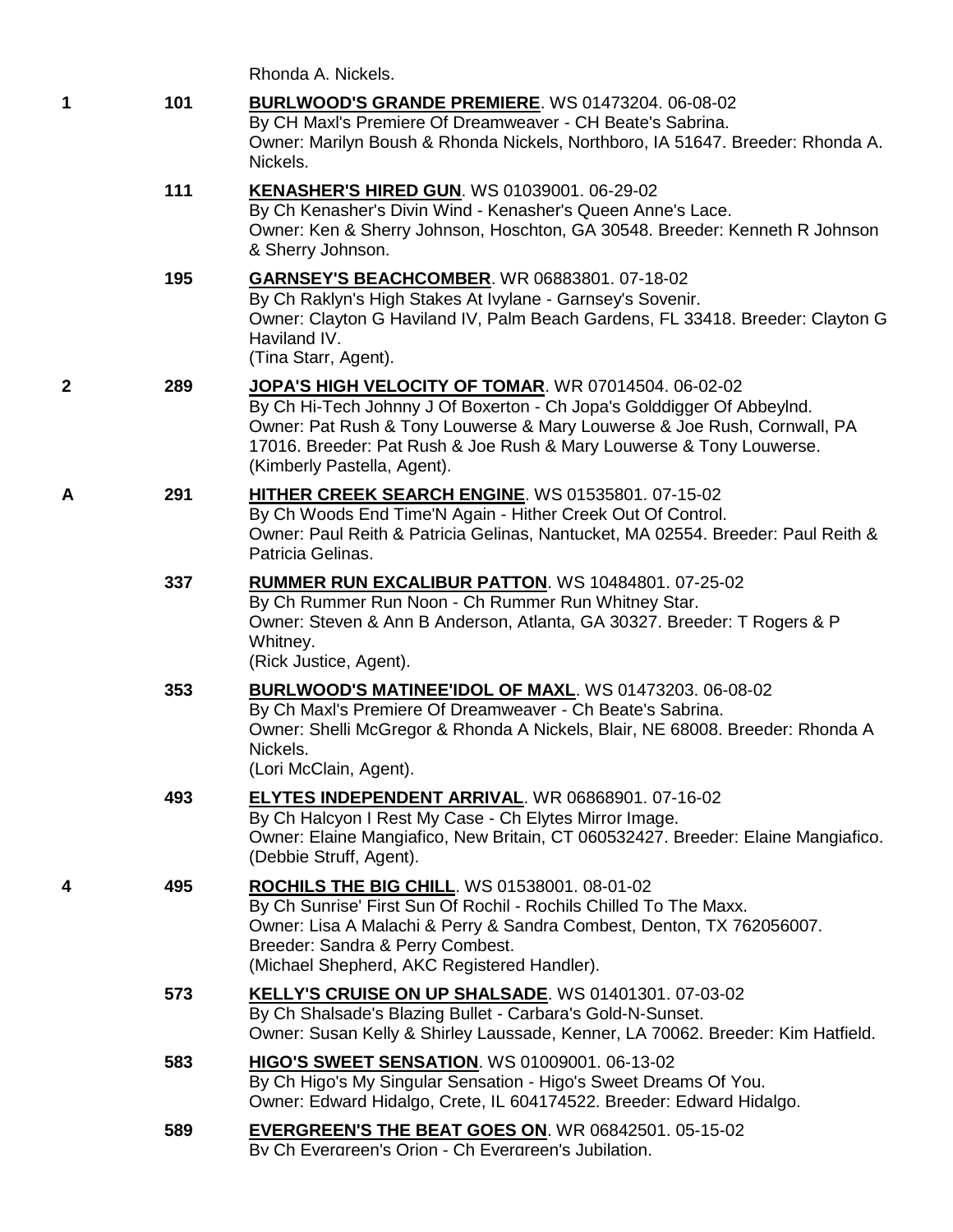Owner: Jane E Flowers & Stanley D Flowers, Buffalo, MN 553134902. Breeder: Jane Flowers & Catherine & Joseph Brost.

#### *BOXERS. Futurity, 12 & Under 15 Months, Brindle Dogs.*

**1 29 [NASTINAN'S CELTICROSE NITE](http://www.infodog.com/my/drlookup2.htm?makc=WS%20000943502&mdog=Nastinan%27s+Celticrose+Nite&wins=all)**. WS 000943502. 04-01-02 By Ch Highriver's Taylor Made Of Backwoods - Ch Kami Ko-N Kini Creekwood Kess. Owner: Helen J Rose & Deborah Marshall, Mississauga ON, CN L5N 5A2. Breeder: Bev Albert & Lois Trist & Deborah Marshall. (Rick Justice, Agent). **47 [CACHET'S ACQUISITION](http://www.infodog.com/my/drlookup2.htm?makc=WS%2000929702&mdog=Cachet%27s+Acquisition&wins=all)**. WS 00929702. 04-12-02 By Cachet's Rock-N-Roll - Jacquet's Max Factor D'Cachet. Owner: Len Magowitz & L Tibbitts-Ridings, Troy, NY 12180. Breeder: Len Magowitz & Lou Ann Tibbitts-Ridings. **119 [KAMI-KO N' KINI SEALED WITH A KISS](http://www.infodog.com/my/drlookup2.htm?makc=WS%2000943501&mdog=Kami-Ko+N%27+Kini+Sealed+With+A+Kiss&wins=all)**. WS 00943501. 04-01-02 By Ch High Rivers Taylor Made Of Backwoods - Ch Kami-Ko N' Kini's Creekwood Kiss. Owner: Beverly Albert & Lois Trist, Toney, AL 35773. Breeder: Beverly Albert & Deborah Marshall & Lois Trist. **125 [KAMI-KO N'KINI STAMPED WITH A KISS](http://www.infodog.com/my/drlookup2.htm?makc=WS%2000943503&mdog=Kami-Ko+N%27Kini+Stamped+With+A+Kiss&wins=all)**. WS 00943503. 04-01-02 By Ch High Rivers Taylor Made Of Backwoods - Ch Kami-Ko N'Kini's Creekwood Kiss. Owner: Sharon Ebert & Beverly Albert, Mountain Top, PA 18707. Breeder: Beverly Albert & Deborah Marsahll & Lois Trist. (Marylou Hatfield, Agent). **135 [HOLLYLANE'S IDLEWILD ADVENTURE](http://www.infodog.com/my/drlookup2.htm?makc=WS%2000333501&mdog=Hollylane%27s+Idlewild+Adventure&wins=all)**. WS 00333501. 02-27-02 By Ch Hollylane's Spin A Dream - Schoolmaster's Idlewild Promise. Owner: Beth George & Eileen McClintock, Warrensburg, mo 64093. Breeder: Beth George. **139 [BOX RUN'S AIDE DE CAMP](http://www.infodog.com/my/drlookup2.htm?makc=WS%2001048805&mdog=Box+Run%27s+Aide+De+Camp&wins=all)**. WS 01048805. 03-26-02 By Box Run's Bravo Dancer - Druid BoxRun Janeway. Owner: Joyce G. Campbell D.V.M., Tulsa, Ok 74129. Breeder: Allen Hynes & Suzie Campbell & Joyce G. Campbell D V M.

- **4 145 [HI-STANDS HOW DO YA LIKE ME NOW](http://www.infodog.com/my/drlookup2.htm?makc=WS%2000546004&mdog=Hi-Stands+How+Do+Ya+Like+Me+Now&wins=all)**. WS 00546004. 03-29-02 By Ch Sarkel's True Grit - Ch Hi-Stands Signature Of Sarkel. Owner: Charlie Hays& Ann Gilbert, Paola, MO 66071. Breeder: Charlie Hays.
	- **149 [LARICH STARS TO THE MAXL](http://www.infodog.com/my/drlookup2.htm?makc=WS%2001356302&mdog=LaRich+Stars+To+The+Maxl&wins=all)**. WS 01356302. 03-29-02 By Ch. Maxl's Golden Boy - Ch. Starkist Of LaRich. Owner: LaVerne Howard & Patty Chandler, Beggs, OK 74421. Breeder: Owners. (Lori McClain, Agent).
	- **171 [CINNRHEE'S HE SHOOTS HE SCORES](http://www.infodog.com/my/drlookup2.htm?makc=WR%2006466101&mdog=CinnRhee%27s+He+Shoots+He+Scores&wins=all)**. WR 06466101. 02-24-02 By Ch CinnRhee's Mug Shot - Ch Heart Acre's Onyx Star. Owner: H Medley Small & Margaret Ashman, Harrow ON, CN N0R 1G0. Breeder: H Medley Small & Margaret Ashman.
	- **233 [KELTOR'S GUARDIAN ANGEL](http://www.infodog.com/my/drlookup2.htm?makc=WR%2006459101&mdog=Keltor%27s+Guardian+Angel&wins=all)**. WR 06459101. 03-29-02 By Ellis Wizard's Revenge - Interlude's Gypsy Promise. Owner: Jane Strommen, St Louis Park, MN 55426. Breeder: Jane Strommen.
- **3 267 [SUMMER'S BLACKJACK OF SHADIGEE](http://www.infodog.com/my/drlookup2.htm?makc=WR%2007070601&mdog=Summer%27s+Blackjack+Of+Shadigee&wins=all)**. WR 07070601. 03-28-02 By Berlane's Corporate Image - Berlane's Wild thing Stella CD. Owner: Lee Nowak & Mary Jane Nowak, Newfane, NY 14108. Breeder: Josie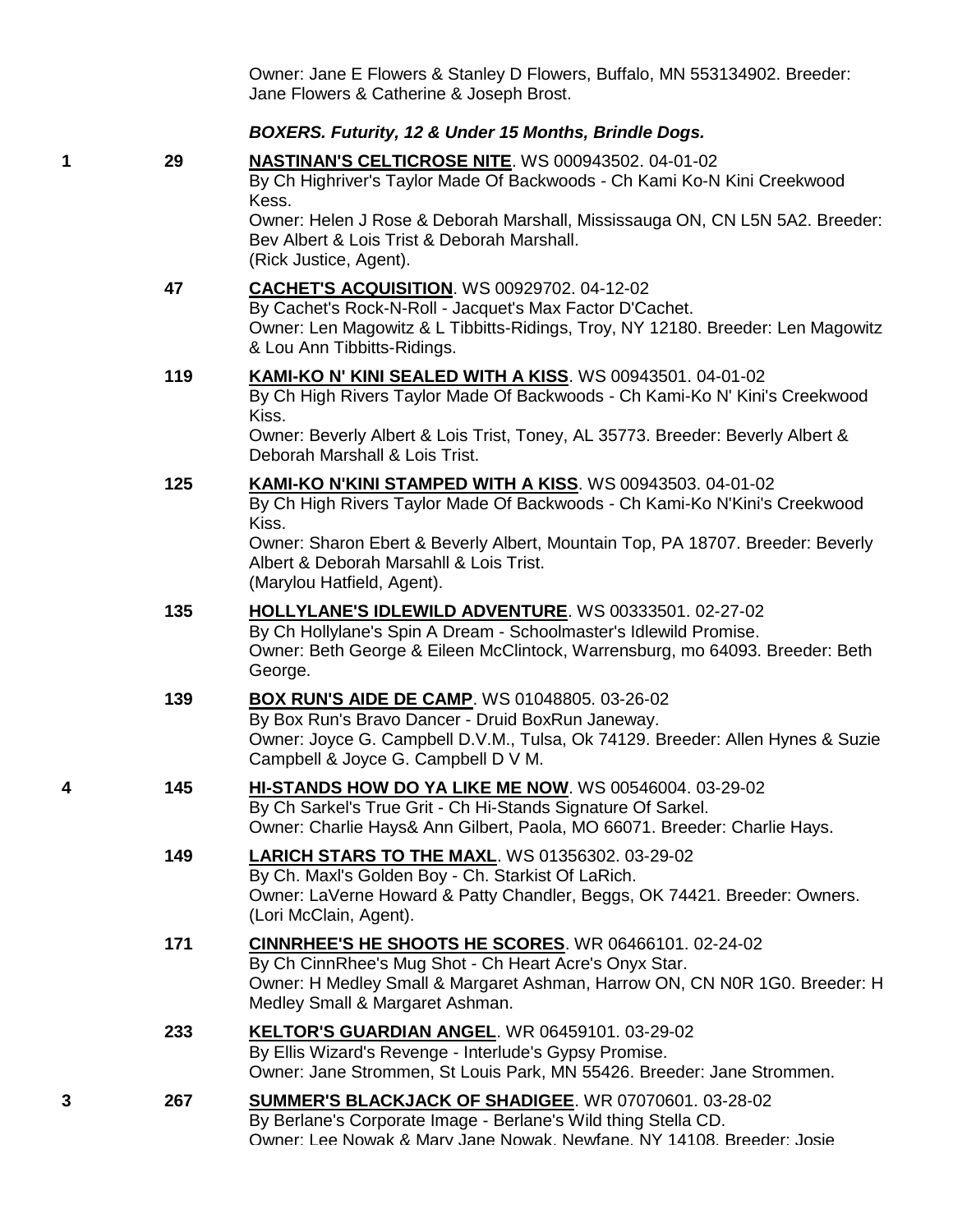|   |     | O'Reilly.<br>(Jack I Brown, Agent).                                                                                                                                                                                                                                                        |
|---|-----|--------------------------------------------------------------------------------------------------------------------------------------------------------------------------------------------------------------------------------------------------------------------------------------------|
| Α | 347 | HI-STAND'S I WANNA TALK ABOUT "ME". WS 00546007. 03-29-02<br>By Ch Sarkel's True Grit - Ch Hi-Stand's Signature Of Sarkel.<br>Owner: Vicki L Wolfe & Charlie Hays, Hastings, NE 68901. Breeder: Charlie T Hays.                                                                            |
|   | 413 | LOGAN ELM'S WASTED AWAY AGAIN. WR 06726202. 04-29-02<br>By Ch Winland's Money Pit - Ch Logan Elm's Margaritaville.<br>Owner: Kari Hammer-Phillips & Jeff Phillips, Stoutsville, OH 431549627. Breeder:<br>Chuck Cooll & Kari Hammer-Phillips & Jeff Phillips.                              |
| 2 | 505 | <b>BRAVO'S RAVE REVIEWS. WR 06204206. 03-01-02</b><br>By Ch Bee-Mike's One Night Stand - Ch Ramarco's Liza Of Paradocs.<br>Owner: Susan H Finley, Louisville, KY 4021. Breeder: Susan Finley & P Koenig.<br>(Tami Mishler, Agent).                                                         |
|   | 535 | IN-CROWDS COME FLY WITH ME. WR 06771401. 04-12-02<br>By Ch In-Crowds All The Way - Ch In-Crowds Witchcraft.<br>Owner: Anthony S Bertolino, Northridge, CA 913253129. Breeder: Kathleen Cognata<br>& Anthony S Bertolino.<br>(Sonda Peterson, Agent).                                       |
|   | 609 | KAMI-KO N' KINI WOODVIEW LARIAT. WS 00853506. 03-29-02<br>By Ch High Rivers Taylor Made Of Backwoods - Kami-Ko N' Kini Black Mischief.<br>Owner: Molly Bachman & Beverly Albert, Ellettsville, IN 47429. Breeder: Beverly<br>Albert & Ellen Mcclure & Lois Trist.                          |
|   | 699 | <b>FALMARK'S BRAVE HEART. WR 06540301. 02-26-02</b><br>By Ch Logan Elm Runs At Heart Acre - Trefoil's Ruby Slippers.<br>Owner: Laura Cuthbert & Pete Moffatt, Watertown, MA 02472. Breeder: Laura Fike.                                                                                    |
|   | 713 | KAMI-KO N'KINI BACKWOODS MISCHIEF. WS 00853502. 03-29-02<br>By Ch High Rivers Taylor Made Of Backwoods - Kami-Ko N'Kini's Black Mischief.<br>Owner: Ellen McClure & Beverly Albert, Ringgold, GA 30736. Breeder: Beverly<br>Albert & Ellen McClure & Lois Trist.<br>(Jack I Brown, Agent). |
|   |     | BOXERS. Futurity, 12 & Under 15 Months, Fawn Dogs.                                                                                                                                                                                                                                         |
| 2 | 33  | <b>ENCORE'S CRIMSON TIDE. WS 00689901. 03-06-02</b><br>By Ch Bayview Strides Ahead - Encore's Kaleidoscope.<br>Owner: Darlene Vickers, Terri Galle & Cheryl Cates, Jena, LA 71342. Breeder: C<br>Cates & N Cutler & E Saul & B Aikenhead.                                                  |
|   | 131 | <b>IDLEWILD'S MAKE A DREAM.</b> WS 003335105. 02-27-02<br>By Ch Hollylane's Spin A Dream - Schoolmaster's Idlewild Promise.<br>Owner: Deb Petersen & Beth George., Carbondale, ks 66414. Breeder: Beth<br>George.                                                                          |
| 1 | 165 | <b>SUNDARBY'S KICKIN-N-SCREAMIN.</b> WS 00187703. 02-11-02<br>By Ch Garnsey's Varsity Blues - Ch Interludes Backtalk Of Sundarby.<br>Owner: Dawn M Darby, Palm Beach Gardens, FL 334187250. Breeder: Dawn Darby<br>& Dot Bryant.<br>(Debbie Struff, Agent).                                |
|   | 207 | <b>TAMBELL' WINDBREAKER. WR 06873801. 05-02-02</b><br>By Ch Tambell's Phoenix Wind - Tambell's Chantilly Wind.<br>Owner: Dee J & Charles D Kennedy, Madison, WI 537113533. Breeder: Owners.<br>(Tami Mishler, Agent).                                                                      |

**209 [TAMBELL'S ROMANCE THE WIND](http://www.infodog.com/my/drlookup2.htm?makc=WR%2006873803&mdog=Tambell%27s+Romance+The+Wind&wins=all)**. WR 06873803. 05-02-02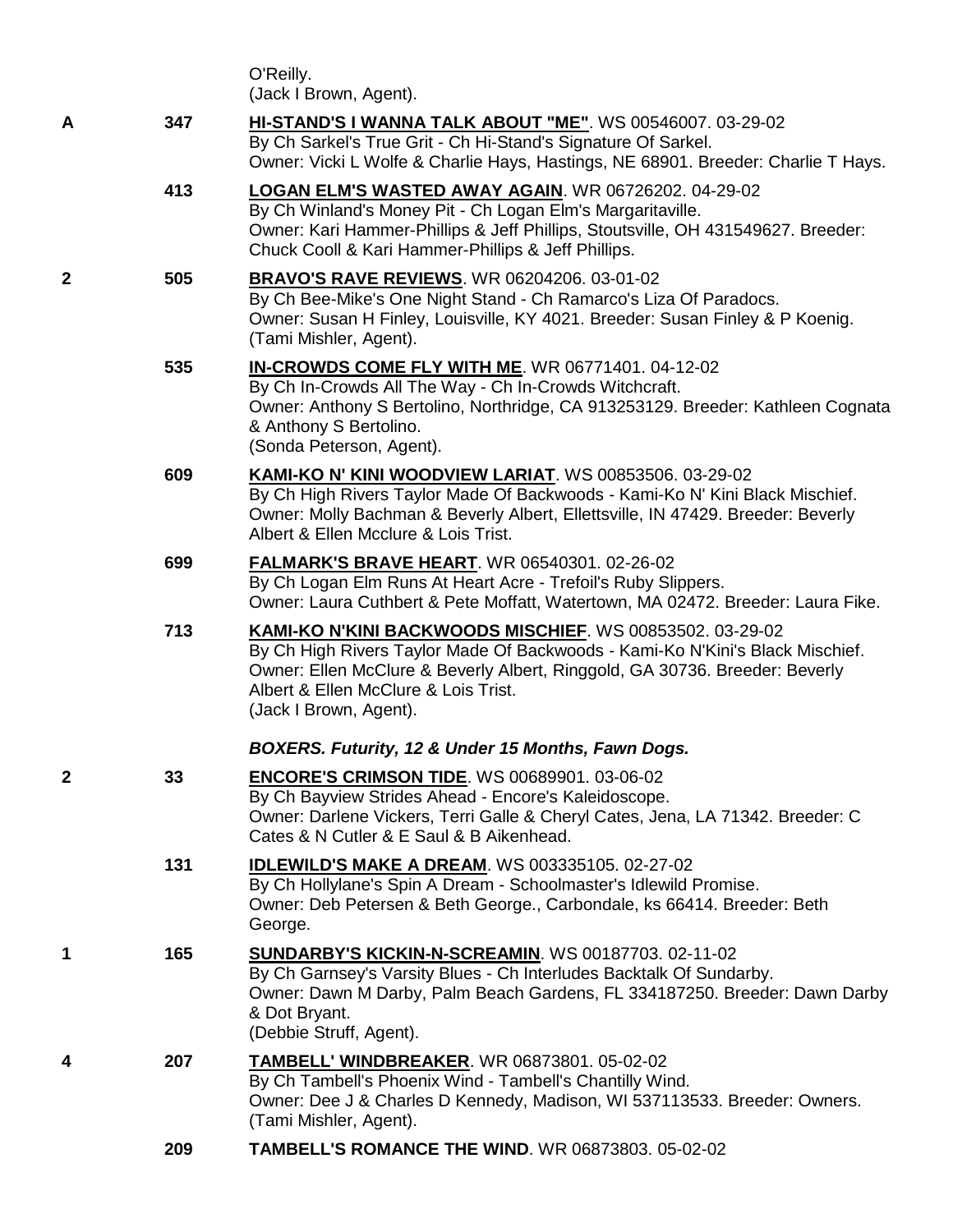By Ch Tambell's Phoenix Wind - Tambell's Chantilly Wind. Owner: Dee J & Charles D Kennedy, Madison, WI 537113533. Breeder: Owners. (Tami Mishler, Agent).

|   | 223 | BELCO'S STORM WARNING OF BARLAU. WS 01179101. 04-13-02<br>By Ch Belco's Riverdance Of Two C's - Belco's Sumthin To Talk About.<br>Owner: Sara & Walter V Leefman, Hingham, MA 02043. Breeder: M York &<br>Elizabeth Coviello-Davis & Carolyn Coutanche.<br>(Beth Coviello-Davis, Agent). |
|---|-----|------------------------------------------------------------------------------------------------------------------------------------------------------------------------------------------------------------------------------------------------------------------------------------------|
|   | 407 | <b>INTERLUDE'S UNDER THE INFLUENCE.</b> WS 00187702. 02-11-02<br>By Ch Garnsey's Varsity Blues - Ch Interlude's Back Talk Of Sundarby.<br>Owner: Amy Bieri & Dot Bryant, Island Lake, IL 60042. Breeder: D Bryant & D<br>Darby.                                                          |
|   | 487 | BELCO'S STORM WATCH. WS 01179103. 04-13-02<br>By Ch Belco's Riverdance Of Two C's - Belco's Sumthin' To Talk About.<br>Owner: Nancy & Lee Perron & Elizabeth Coviello Davis, Hubbardston, MA 01452.<br>Breeder: E Coviello Davis & M York & C G Coutanche.                               |
| 3 | 593 | <b>ROCHIL'S RESTLESS WARRIOR. WR 06710701. 03-29-02</b><br>By Ch Nastinan's Love Me Tender - Ch Rochil's Grande Connection.<br>Owner: Sandra & Perry Combest, Denton, TX 762056007. Breeder: Sandra & Perry<br>Combest.                                                                  |
|   | 697 | <b>FALMARK'S NOBLE HEART.</b> WR 06540303. 02-26-02<br>By Ch Logan Elm Runs At Heart Acre - Trefoil's Ruby Slippers.<br>Owner: Laura Cuthbert & Stephen Wunder, Watertown, MA 02472. Breeder: Laura<br>Fike.                                                                             |
|   |     | BOXERS. Futurity, 15 & Under 18 Months, Brindle Dogs.                                                                                                                                                                                                                                    |
| 2 | 169 | <b>HEART ACRES NIGHT LINE. WR 05962801. 01-30-02</b><br>By Ch Josha's Linebacker - Cinnrhee Belle Of Heart Acre.<br>Owner: Dr James & Priscilla Kilman & M Ashman & M Small, Grove City, OH<br>431239198. Breeder: Dr James & P Kilman & H M Small & M Ashman.                           |
| Α | 293 | HERSHEY'S SYMPHONY ARACREST. WR 07094902. 12-02-01<br>By Ch Lynbary's Dylan's Choice - Aracrest's Faberge.<br>Owner: Mr Ed Hershey, Greenwich, CT 06838. Breeder: Norah Mc Griskin.<br>(Kimberly Pastella, Agent).                                                                       |
|   | 481 | <b>MINSTREL'S PLAINSONG. WR 06006502. 12-23-01</b><br>By Ch Bee-Mike's One Night Stand - Minstrel's Perfect Fifth.<br>Owner: Katherine Nevius & Sherryl Schultz, Vienna, VA 22182. Breeder: Katherine<br>Nevius & Lynn Erickson.<br>(MaryLou Hatfield, Agent).                           |
| 4 | 497 | <b>BAVARIA'S SIMPLY HEAVENLY.</b> WR 05394307. 12-06-01<br>By Ch Interlude's Bavarian Hummel - Bavaria's Breakfast At Tiffanys.<br>Owner: Vera Albers & Ruth A Miller, Dousman, WI 53118. Breeder: Vera Albers.                                                                          |
|   | 547 | <b>ENCORES INTREPID.</b> WR 05319602. 12-01-01<br>By Ch Encore's Sheridan - Ch Encore's Kithara.<br>Owner: Lyndell F Gooch & Donna C Gooch, Los Angeles, CA 90025. Breeder:<br>Cheryl Cates & Sherri Lomas.<br>(Cheryl Cates, Agent).                                                    |
| 3 | 693 | <b>BAVARIA'S TIME TRAVELER.</b> WR 05394306. 12-06-01<br>By Ch Interlude's Bavarian Hummel - Bavaria's Breakfast At Tiffany's.<br>Owner: Judy Brissey & Vera Albers, Livonia, MI 48150. Breeder: Vera Albers.                                                                            |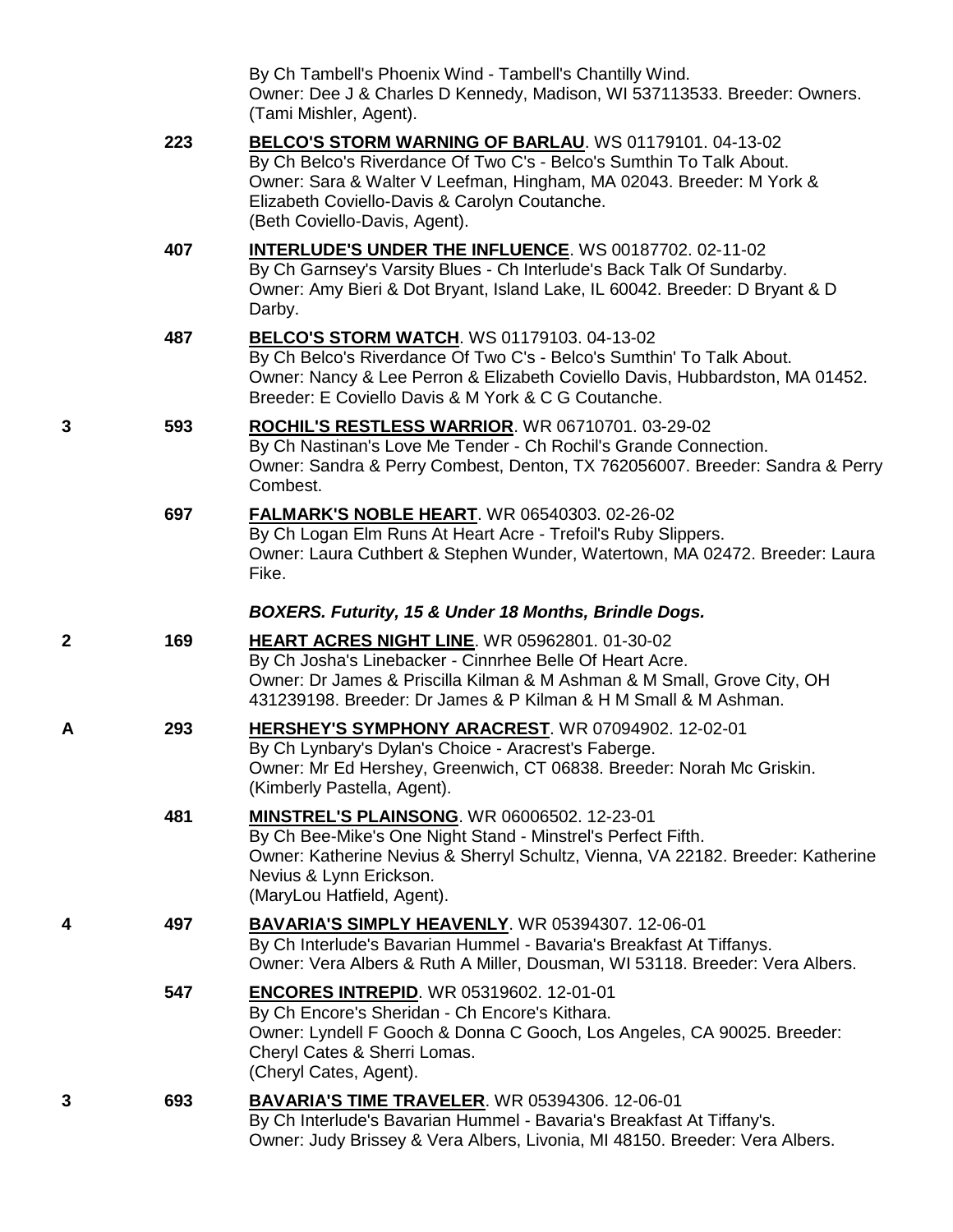|              | 711 | HORIZON'S RR TWIST AND SHOUT. WS 00289001. 02-02-02<br>By Ch. Jems No Fear - RubyRae's Amber Of Karmel.<br>Owner: Claudia M Tremblay, Brooksville, FI 34614. Breeder: Lida Schwetz.                                                                                                                       |
|--------------|-----|-----------------------------------------------------------------------------------------------------------------------------------------------------------------------------------------------------------------------------------------------------------------------------------------------------------|
|              | 719 | <b>BOX O' JOY'S SHAKE IT UP!.</b> WR 06495902. 01-30-02<br>By Ch Maxl's Golden Boy - Ch Box O' Joy's Shake Rattle N' Roll.<br>Owner: Karyn & Joyce Zillig, Cincinnati, OH 45251. Breeder: Owners.<br>(Stan Flowers, Agent).                                                                               |
| 1            | 731 | RAINEYLANE'S DIFFERENT DRUM. WR 05502801. 12-10-01<br>By Ch Raineylane's Marshall Dillon - Ch Raineylane's Havenrun Sweet Sioux.<br>Owner: Jack & Bridget Brown, Pelham, AL 351243665. Breeder: Norman & Josette<br>Crook & Bridget J Brown.                                                              |
|              |     | BOXERS. Futurity, 15 & Under 18 Months, Fawn Dogs.                                                                                                                                                                                                                                                        |
| 4            | 37  | <b>EMERSON BREHO WILD LOVEIN'.</b> WR 05255301. 11-20-01<br>By Ch Holly Lane's Wild As The Wind - Ch Breho Heldenbrand EZ Lovin'.<br>Owner: Jewell Dunning & Brenda Stuckey & Karen Emerson, Anchorage, AK 99507.<br>Breeder: Karen Emerson & Mrs Brenda Stuckey.                                         |
|              | 153 | <b>DELTA'S SOUTHERN HEARTBREAKER. WR 05959502. 01-17-02</b><br>By CJ's Strait To The Heart Of Delta - Ch. MyLife's Nutmeg.<br>Owner: Tina Stinson & Kay Goeggle, Coker, AL 35452. Breeder: Kay Goeggle.<br>(Susan Kelly, Agent).                                                                          |
|              | 219 | RAINEYLANE'S STONE PONY. WR 05502802. 12-10-01<br>By Ch Raineylane's Marshall Dillon - Ch Raineylane's Havenrun Sweet Sioux.<br>Owner: Jack I & Bridget J Brown, Pelham, AL 351243665. Breeder: Norman &<br>Josette Crook & Bridget Brown.                                                                |
| 1/BJF        | 273 | HI-TECH TERRONS SNAP DECISION. WS 00180902. 02-08-02<br>By Ch Hi-Tech Johnny J Of Boxerton - Terrons Take A Bow.<br>Owner: Robert Anderman & Marilyn F Anderman & Terri Kaiser, Glenwood, MD<br>217389327. Breeder: Terri Kaiser & Dr William Truesdale & Zoila Truesdale.<br>(Kimberly Pastella, Agent). |
|              | 373 | <b>WINLAND'S DESERT QUEST. WR 05460802. 11-20-01</b><br>By Ch Shadow's Nairobi - Ch Winland's Sahara's Mirage.<br>Owner: Charles W Coull, Tiffin, OH 448838858. Breeder: Jennifer Sarnes & Charles<br>Coull.<br>(Ann E Keil, Agent).                                                                      |
|              | 467 | PINEBROOK'S PERSISTENCE. WS 00183403. 01-20-02<br>By Ch Pinebrooks Determination - Ch Pinebrooks Magic Moment.<br>Owner: Carol McCormick & Arlene Perret, Cleveland, OH 44111. Breeder: Berthe<br>Williamson & Arlene Perret.                                                                             |
| $\mathbf{2}$ | 533 | <b>WOODS END MOONSHADOW.</b> WS 00090702. 01-15-02<br>By Ch Owlay's Show Off Of Salgray - Ch Champagne Touched By An Angel.<br>Owner: Bill & Janice Lannon & Mrs Jack Billhardt, Uxbridge, MA 01569. Breeder:<br>Mrs Jack Billhardt & Sergio Tenenbaum.<br>(Marianne Claflin, Agent).                     |
|              | 545 | CH WOODS END MOON DRIFTER. WS 00090701. 01-15-02<br>By Ch Owlay's Show Off Of Salgray - Ch Champagne Touched By An Angel.<br>Owner: Mrs Jack Billhardt & Sergio Tenenbaum, New Canaan, CT 06840. Breeder:<br>Mrs Jack Billhardt & Sergio Tenenbaum.<br>(Debbie Struff, Agent).                            |
|              | 575 | <b>BAYVIEW DOUBLE TAKE. WR 05632801. 11-25-01</b>                                                                                                                                                                                                                                                         |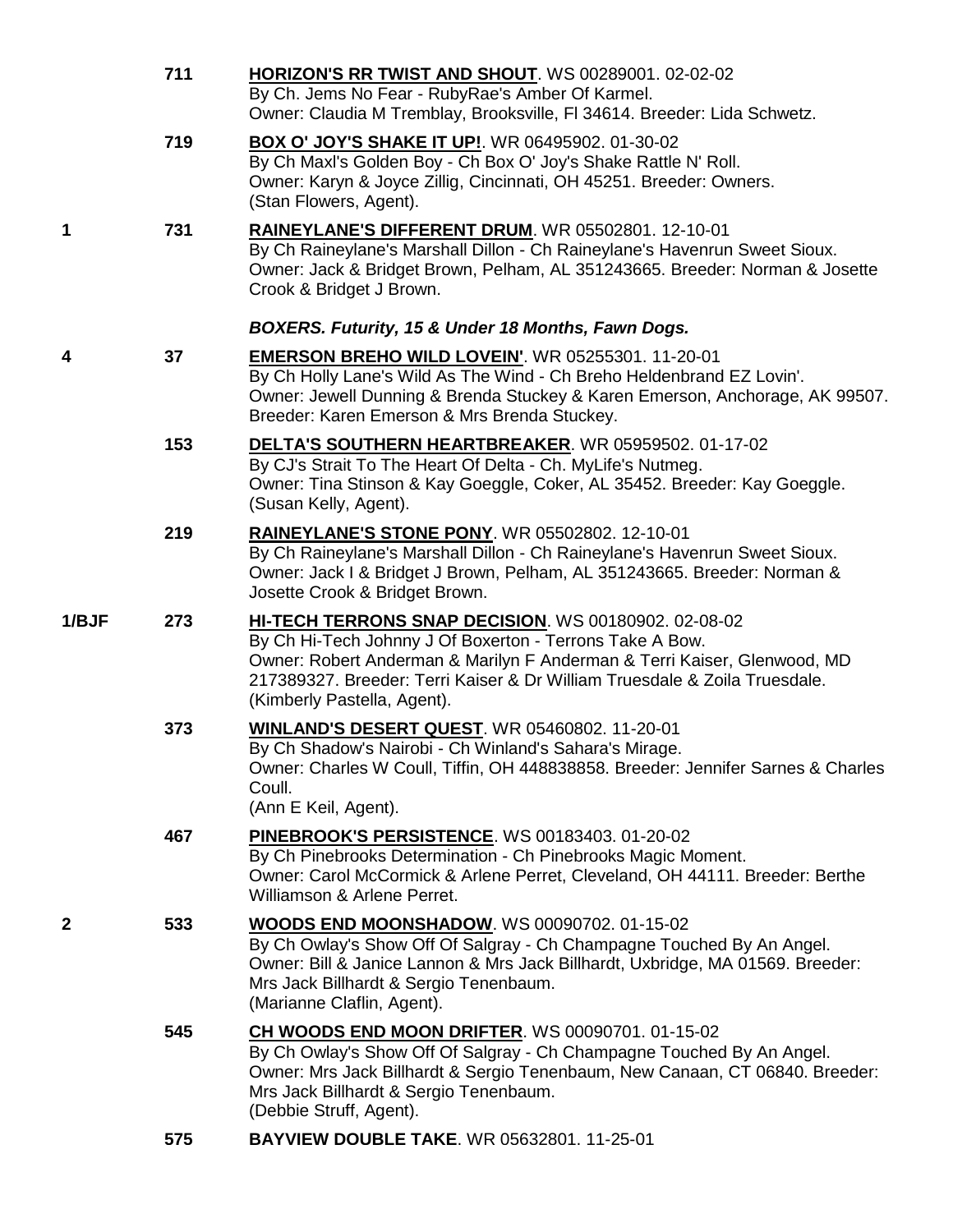By Ch Bayview Strides Ahead - Ch Bayview Cherkei Jean Harlowe. Owner: Ken & Paula Morrison, Hercules, CA 94547. Breeder: Ken & Paula Morrison. (Cheryl Cates, Agent).

**653 [MINSTREL'S THE NATURAL](http://www.infodog.com/my/drlookup2.htm?makc=WR%2006006501&mdog=Minstrel%27s+The+Natural&wins=all)**. WR 06006501. 12-23-01 By Ch Bee-Mike's One Night Stand - Minstrel's Perfect Fifth. Owner: Katherine S Nevius, Vienna, VA 22182. Breeder: Katherine S Nevius & Lynn Erickson. (Marylou Hatfield, Agent).

- **3 661 [ARRIBA TALISMAN HOCUS POCUS](http://www.infodog.com/my/drlookup2.htm?makc=WR%2006261701&mdog=Arriba+Talisman+Hocus+Pocus&wins=all)**. WR 06261701. 01-22-02 By Ch Talisman Arriba Abbracadabra - Ch Arriba's Obladee Of Huffand. Owner: Monica Harper, Goodlettville, TN 37072. Breeder: Dr Thedore Fickes DVM. (Tami Mishler, Agent).
	- **721 [CH BOX O' JOY'S ALL SHOOK UP!](http://www.infodog.com/my/drlookup2.htm?makc=WR%2006495901&mdog=Ch+Box+O%27+Joy%27s+All+Shook+Up!&wins=all)**. WR 06495901. 01-30-02 By Ch Maxl's Golden Boy - Ch Box O' Joy's Shake Rattle N Roll. Owner: Karyn & Joyce Zillig, Cincinnati, Oh 45251. Breeder: Owners. (Lori McClain, Agent).
	- **723 [BOX O' JOY'S LETS ROLL!](http://www.infodog.com/my/drlookup2.htm?makc=WR%2006495903&mdog=Box+O%27+Joy%27s+Lets+Roll!&wins=all)**. WR 06495903. 01-30-02 By Ch. Maxl's Golden Boy - Ch. Box O' Joys Shake Rattle N Roll. Owner: Joyce & Karyn Zillig, Cincinnati, Oh 45251. Breeder: Owners. (Lori McClain, Agent).

### *BOXERS. Futurity, 6 & Under 9 Months, Brindle Bitches.*

|   | 220 | PIGEONWOOD'S KENTUCKY BABE. WS 02026501. 10-24-02<br>By Ch Brookwood's Card Shark - Dinah Might Of Bethal.<br>Owner: Diane&Todd Demman & Katharina Gatz, Pewaukee, WI 53072. Breeder:<br>Katharina Gatz.                                                         |
|---|-----|------------------------------------------------------------------------------------------------------------------------------------------------------------------------------------------------------------------------------------------------------------------|
|   | 248 | <b>STEPH J'S BLACK OPAL. WS 02052701. 10-09-02</b><br>By Ch Kz's Breho Midnight Raider - Ch Steph J's Pax'Stardust.<br>Owner: Stephania Jenks, Kingwood, TX 77339. Breeder: Stephania Jenks.<br>(Terri Galle, Agent).                                            |
| 3 | 268 | STANDING-O CHEERS TO MANNIX. WS 02082805. 09-18-02<br>By Ch Shadow's Nairobi - Ch Mannix's Just Quintessence.<br>Owner: Pamela Shaw-George, S Hamilton, MA 019822716. Breeder: Kathlene<br>Schoyer & Joan E Crowley.<br>(Marianne Claflin, Agent).               |
|   | 314 | R AND G'S CELTIC PRIDE. WR 07304902. 09-28-02<br>By Ch Glennroe Rob Roy Of Telstar - Ch R And G's Amazing Grace.<br>Owner: Gayann Jones, Tucson, AZ 85748. Breeder: Gayann Jones.<br>(Gary Steele, AKC Registered Handler).                                      |
|   | 358 | <b>MANNIX'S CHEERIO TO STANDING O. WS 02082807. 09-18-02</b><br>By Ch Shadow's Nairobi - Ch Mannix's Quinnessence.<br>Owner: Tom & Donna Murphy & Kathleen Schoyer, Baldwinsville, NY 13027.<br>Breeder: Kathleen Schoyer.<br>(Kimberly Pastella, Agent).        |
| 4 | 384 | <b>ROCHIL'S BLACK MAGIC WOMAN. WR 07213705. 08-08-02</b><br>By Ch Storybook's Rip It Up - Ch Rochil's Grande Tradition.<br>Owner: Skip & Linda Abel, Elk River, MN 553308960. Breeder: Perry & Sandra<br>Combest.<br>(Michael Shepherd, AKC Registered Handler). |
|   | 432 | <b>BARGARY'S CADSOME I'M SO HAPPY.</b> WS 02291402, 10-28-02                                                                                                                                                                                                     |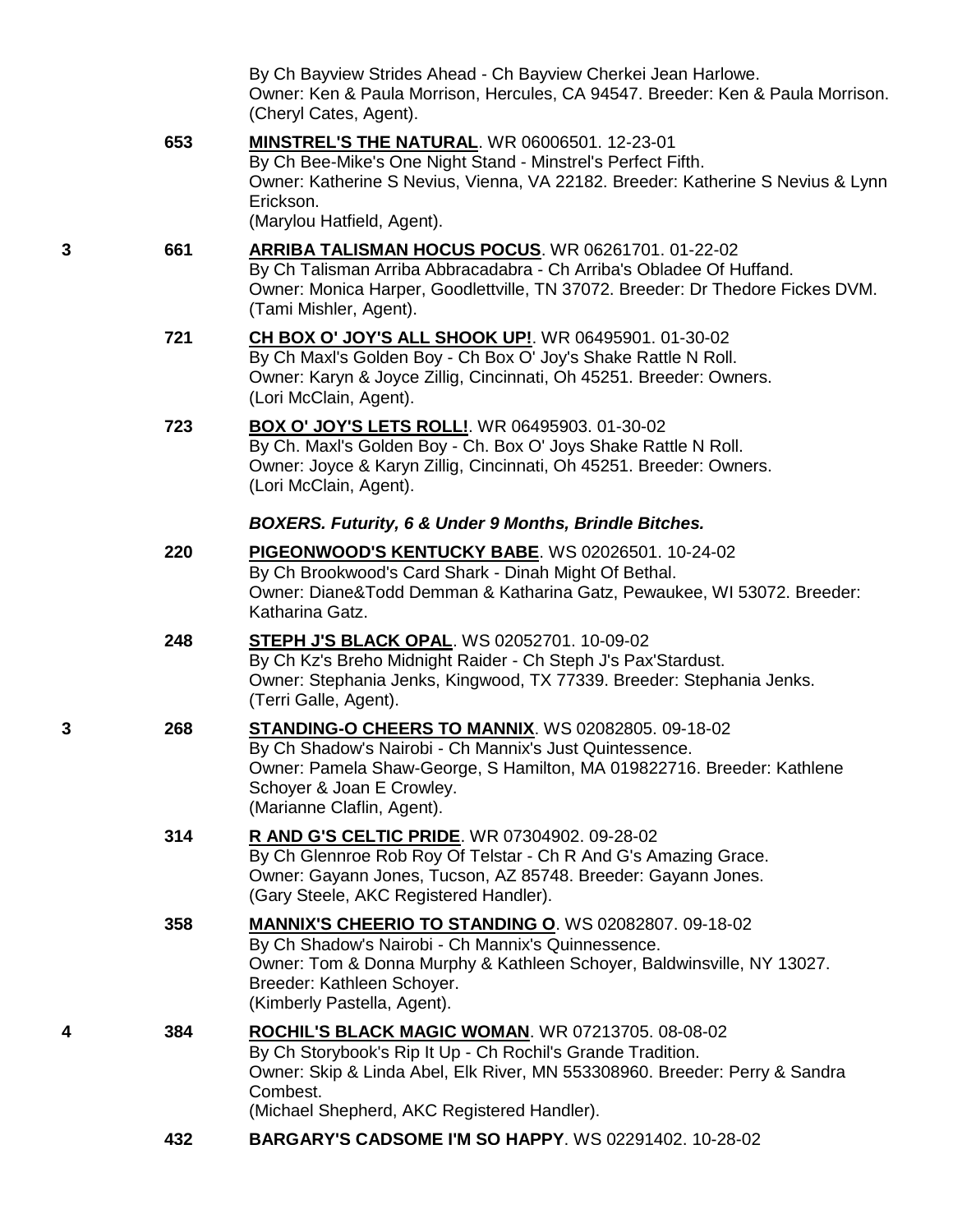By Ch Bargary's Cadsome My Shadow - Ch Bargary's Outrageous Fortune. Owner: Aubry & Patsy Griggs & Barbara Wadge, West Monroe, LA 712911729. Breeder: Barbara & Gary Wadge.

- **510 [ROYAL PALMS TRIBAL WINDTALKER](http://www.infodog.com/my/drlookup2.htm?makc=WR%2007590002&mdog=Royal+Palms+Tribal+Windtalker&wins=all)**. WR 07590002. 09-07-02 By Ch Highrivers Taylor Made Of Backwoods - Trimanor's Savannah By PJ. Owner: Gloria Bower, Port Charlotte, FL 339802720. Breeder: Jack D Bower. **528 [LOGAN ELM'S 4 O'CLOCK MARTINI](http://www.infodog.com/my/drlookup2.htm?makc=WS--0240401&mdog=Logan+Elm%27s+4+O%27Clock+Martini&wins=all)**. WS--0240401. 10-21-02 By Ch Shadow's Nairobi - Logan Elm's Little Miss Magic. Owner: Jessica England & Chad Garnes & K & J Phillips, Lakewood, OH 44107. Breeder: Kari Hammer-Phillips & Jeff Phillips. **750 [FIRESTAR'S INDIAN SUMMER](http://www.infodog.com/my/drlookup2.htm?makc=WS%2001666905&mdog=Firestar%27s+Indian+Summer&wins=all)**. WS 01666905. 08-29-02 By Ch Storybooks Rip It Up - Ch Firestar's Carnival. Owner: Sandra J Johnson & Diane E Boyle, Chicago, IL 60629. Breeder: Diane E Boyle & Elizabeth J Cavanaugh. (Jerry Bryant, Agent). **790 [SHARLEDAR'S GEORGIA ON MY MIND](http://www.infodog.com/my/drlookup2.htm?makc=WS%2001829406&mdog=SharleDar%27s+Georgia+On+My+Mind&wins=all)**. WS 01829406. 10-06-02 By Ch Kenasher's Divine Wind - SharleDar's Golden Lace. Owner: Sharon Darby, Guilford, IN 47022. Breeder: Sharon Dareby. (Tami Mishler, Agent). **808 [JUBRI'S SWISS MISS](http://www.infodog.com/my/drlookup2.htm?makc=WR%2007443603&mdog=Jubri%27s+Swiss+Miss&wins=all)**. WR 07443603. 10-23-02 By Ch Interlude's Bavarian Hummel - Ch Jubri's String Of Pearls. Owner: Judy Brissey, Livonia, mi 48150. Breeder: Judy Brissey. (Vera Albers, Agent). **1 824 [ARACREST ARDEN](http://www.infodog.com/my/drlookup2.htm?makc=MQ827417CAN&mdog=Aracrest+Arden&wins=all)**. MQ827417CAN. 08-26-02 By Ch Holly Lane Spin A Dream - Ch Winfall Allure. Owner: Norah McGriskin, Whitby ON, CN L1N 1B5. Breeder: Norah McGriskin. **828 [ARACREST L'OREAL](http://www.infodog.com/my/drlookup2.htm?makc=MQ827420CAN&mdog=Aracrest+L%27Oreal&wins=all)**. MQ827420CAN. 08-26-02 By Ch Holly Lane Spin A Dream - Ch Winfall Allure. Owner: Norah McGriskin, Whitby ON, CN L1N 1B5. Breeder: Norah McGriskin. **846 [LYNBARY'S MOXY ROLLER](http://www.infodog.com/my/drlookup2.htm?makc=MU835272CAN&mdog=Lynbary%27s+Moxy+Roller&wins=all)**. MU835272CAN. 10-02-02 By Ch Highrivers Taylor Made Of Backwoods - Lynbary's Show Time Sierra. Owner: Barry Green & Lynn Green & Lianne Green, Ormstown, CN J0S 1K0. Breeder: Barry Green & Lynn Green & Lianne Green. **2 876 [AVALON'S IVY LEAGUE](http://www.infodog.com/my/drlookup2.htm?makc=WR%2007215901&mdog=Avalon%27s+Ivy+League&wins=all)**. WR 07215901. 08-27-02 By Ch. Sundarby's Fleetwood Mac - Ch. Jaegerhouse's Unique. Owner: Norra Hansen & Dan Buchwald, Newton, NJ 07860. Breeder: Norra Hansen & Dan Buchwald. *BOXERS. Futurity, 6 & Under 9 Months, Fawn Bitches.* **48 [JUBRI'S KISSED BY AN ANGEL](http://www.infodog.com/my/drlookup2.htm?makc=WR%2007443602&mdog=Jubri%27s+Kissed+By+An+Angel&wins=all)**. WR 07443602. 10-23-02 By Ch Interlude's Bavarian Hummel - Ch Jubris String Of Pearls. Owner: Duncan Ashurst & Judy Brissey, Winnetka, Il 60093. Breeder: Judy Brissey. (Vera Albers, Agent). **1 90 [DENBAR'S DOLCE VITA](http://www.infodog.com/my/drlookup2.htm?makc=WR%2007332801&mdog=Denbar%27S+Dolce+Vita&wins=all)**. WR 07332801. 09-07-02
	- By Ch Bentbrook's Time To Ascend Ch Denbars Millennial Calendar Girl. Owner: Shay Pischke & Annette Clark, Salt Lake City, UT 84103. Breeder: Annette Clark & Jack Brimhall. (Jim Bettis, Agent).
	- **214 [SHARLEDAR'S DIVINE MISS M](http://www.infodog.com/my/drlookup2.htm?makc=WS%2001829404&mdog=Sharledar%27s+Divine+Miss+M&wins=all)**. WS 01829404. 10-06-02 By CH Kenasher's Divine Wind - Sharledar's Golden Lace.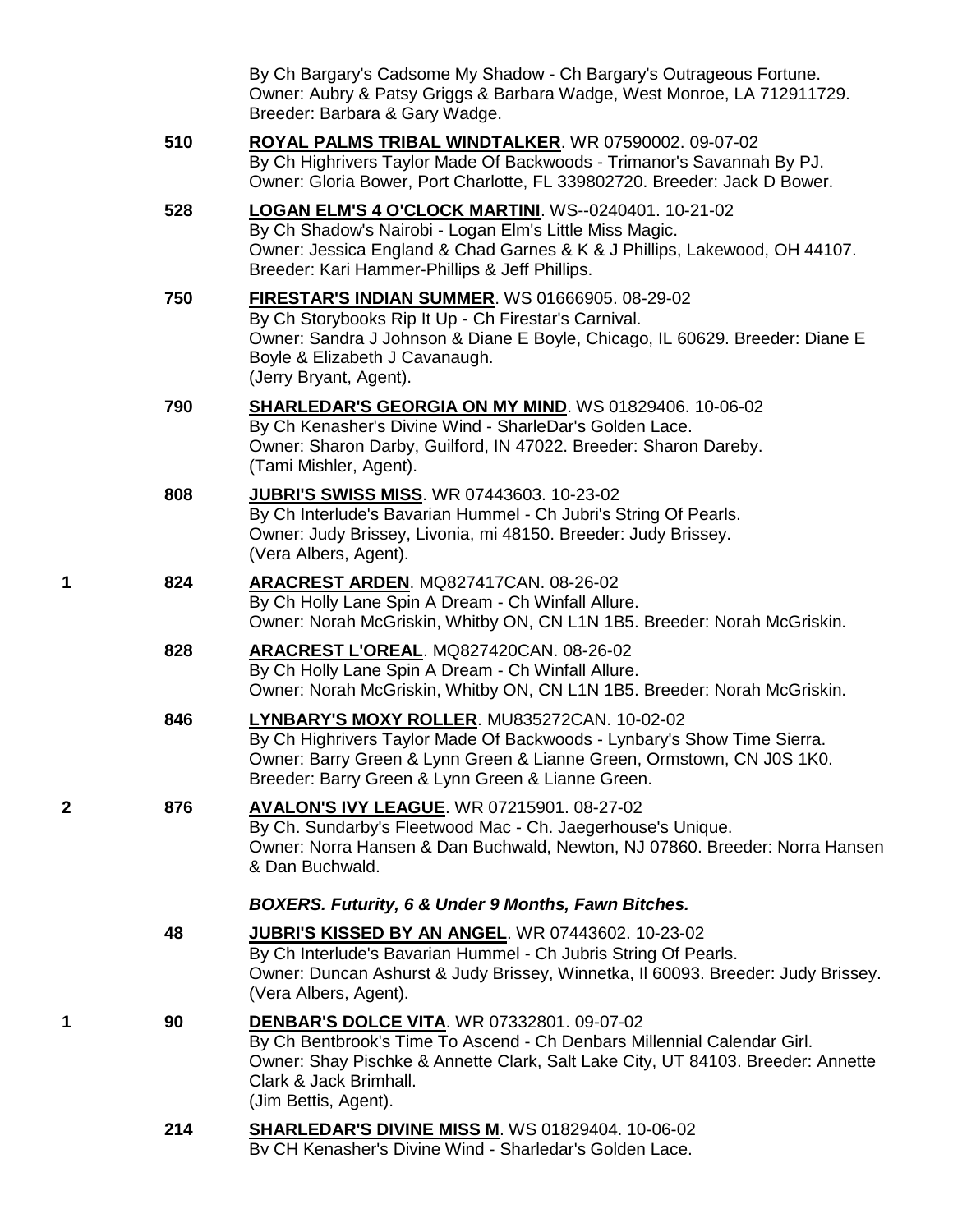|   |     | Owner: Dave & Tami Westendorf & Sharon Darby, Powder Springs, Ga 30127.<br>Breeder: Sharon Darby.<br>(Sherry Johnson, Agent).                                                                                                                                             |
|---|-----|---------------------------------------------------------------------------------------------------------------------------------------------------------------------------------------------------------------------------------------------------------------------------|
|   | 286 | DENEVI'S POLAR ICE OF KG. WS 01401803. 08-06-02<br>By Ch Telstar's Claim Jumper - Denevi's Staraya Skyy.<br>Owner: Kristi Wagg & Catherine Denevi, Oakwood ON, CN K0M 2M0. Breeder:<br>Catherine Denevi-Burris & Michael Burris.<br>(Debbie Struff, Agent).               |
|   | 378 | ROCHILS LADY IN RED. WR 07213704. 08-08-02<br>By Ch Storybooks Rip It Up - Ch Rochils Grande Tradition.<br>Owner: Rex & Ann Wallin, Alpharetta, GA 300225116. Breeder: Perry & Sandra<br>Combest.<br>(Michael Shepherd, AKC Registered Handler).                          |
| 2 | 412 | HI-TECH YANKEE'S BETSY ROSS. WS 01727401. 08-15-02<br>By Hi-Tech Johnny J Of Boxerton - Yankee's Homecoming.<br>Owner: William C Truesdale DVM & Loila A Truesdale, Seekonk, MA 027713926.<br>Breeder: Margery Fogarty.<br>(Kimberly Pastella, Agent).                    |
|   | 440 | <b>BARGARY'S HAPPY DAYS. WS 02291401. 10-28-02</b><br>By Ch Bargary's Cadsome My Shadow - Ch Bargary's Outrageous Fortune.<br>Owner: Barbara & Gary Wadge, Lacombe, LA 70445. Breeder: Barbara & Gary<br>Wadge.                                                           |
|   | 444 | <b>TANLINE'S VICTORIOUS. MU831677CAN. 10-15-02</b><br>By Nastinan's Love Me Tender - Tanline's August Rhiannon.<br>Owner: Gary & Cheryl Johnson, Camlachie ON, CN N0N 1E0. Breeder: Gary &<br>Cheryl Johnson.<br>(H Medley Small, Agent).                                 |
|   | 456 | <b>NANTESS HIGHEST BREAKAWAY.</b> WS 01900303. 10-20-02<br>By Ch Glennroe Rob Roy Of Telstar - Ch Nantess Shady Lady.<br>Owner: Robert M Fosnow & Marita A Fosnow, Plymouth, IL 623672522. Breeder:<br>Nancy Savage & Tessie Savage.<br>(Tessie Savage, Agent).           |
|   | 488 | OAK KNOLL'S SIERRA MIST. WS 01900001. 08-23-02<br>By Ch BJay's Traveling Man - Sierra's In View Of A Dream.<br>Owner: Teresa Guetersloh, Rolling Prairie, IN 46371. Breeder: Rick Walunas &<br>Tracy Waddell.<br>(Genine DeMaso, Agent).                                  |
|   | 498 | <b>CHESSEL'S ONESTIS SINE QUANON. WS 02102504. 10-26-02</b><br>By Ch Chessel's Designated Hitter - Ch Chessel's Pride Of Bavaria.<br>Owner: Teresa Berge & Diane Pelsuo & Betty Jo Chessel, Rockford, IL 61101.<br>Breeder: Ed Chessel & Diane Peluso & Betty Jo Chessel. |
| 3 | 532 | <b>KAMI-KO N' KINI BOOTS N'SADDLE.</b> WS 01825302. 08-13-02<br>By Ch Raineylane's Marshall Dillon - Kami-Ko N'Kini All Gussied Up.<br>Owner: Lois Trist & Beverly Albert, Escondido, CA 920266937. Breeder: Lois Trist &<br>Beverly Albert.                              |
|   | 554 | <b>DENEVI'S SKYY OF HARMANEE.</b> WS 01401804. 08-06-02<br>By Ch Telstar's Claim Jumper - DeNevi's Staraya Skyy.<br>Owner: Assemblyman & Mrs Harman & Catherine DeNevi-Burris Esq, Vista, CA<br>92083. Breeder: Catherine DeNevi-Burris Esq.                              |
| A | 652 | TANLINE'S NASSAU OF DREAMTEAM. MU831678CAN. 10-15-02                                                                                                                                                                                                                      |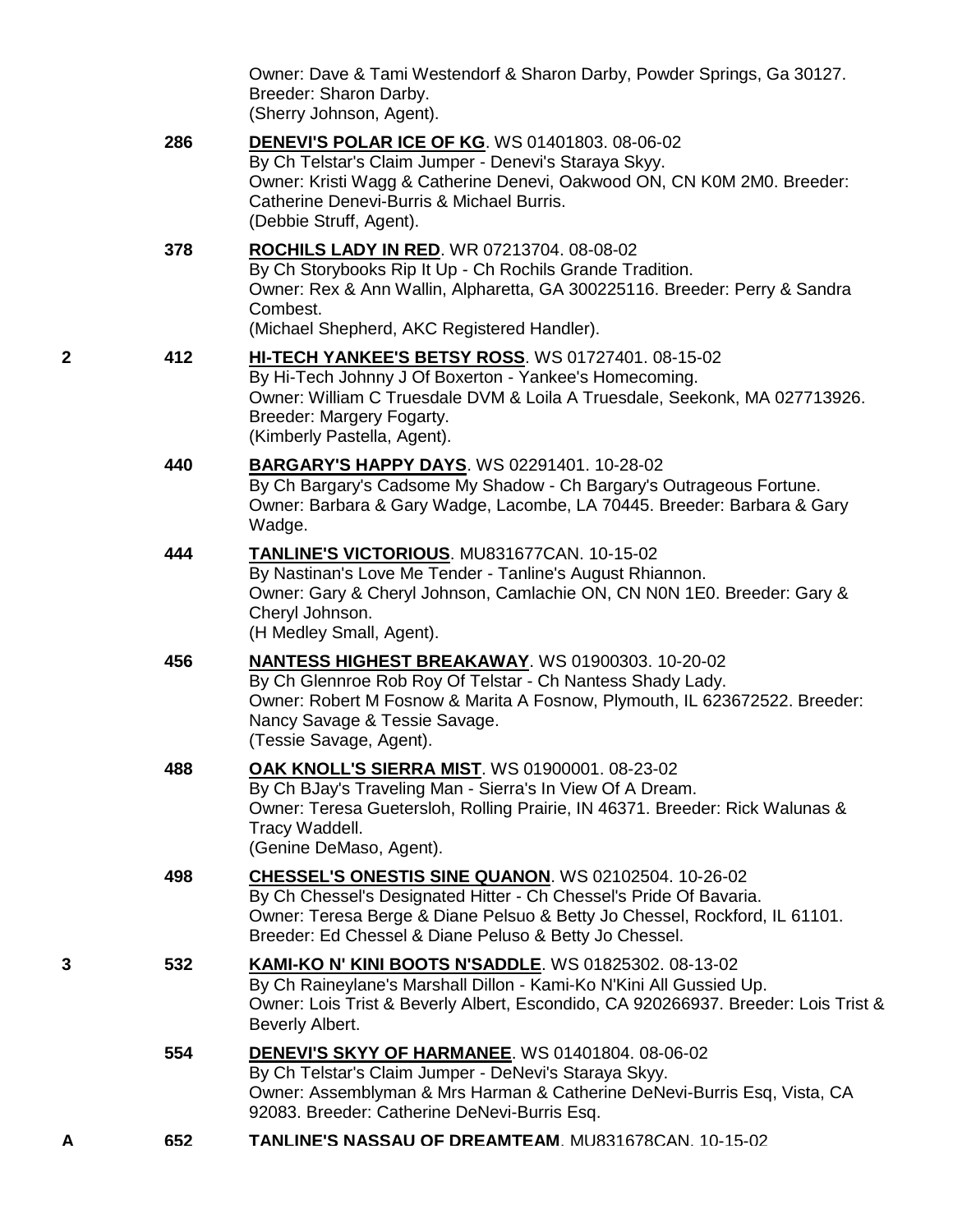|   |     | By Ch Nastinan's Love Me Tender - Tanline's August Rhiannon.<br>Owner: Lori Renda-Francis, Marine City, MI 48039. Breeder: Gary W Johnson.                                                                                                          |
|---|-----|-----------------------------------------------------------------------------------------------------------------------------------------------------------------------------------------------------------------------------------------------------|
|   | 656 | JUBRI'S BUTTEFLY KISSES. WR 07443604. 10-23-02<br>By Ch Interlude's Bavarian Hummel - Ch Jubris String Of Pearls.<br>Owner: Mark & Kathleen Greenaugh & Judy Brissey, Wheaton, IL 60187. Breeder:<br>Judy Brissey.<br>(Vera Albers, Agent).         |
|   | 724 | OAK KNOLL'S I'LL GET YA GOOD. WS 01899902. 09-01-02<br>By Ch BJ's Traveling Man - Sierra's Enchanted Dream.<br>Owner: Vickie Cole & Teresa Gutersloh, Joliet, IL 60433. Breeder: Vickie Cole &<br>Teresa Gutersloh.<br>(Sherry Canciamille, Agent). |
|   | 728 | NANTESS GRACIOUS SUNDANCER. WS 01900302. 10-20-02<br>By Ch Glennroe Rob Roy Of Telstar - Ch Nantess Shady Lady.<br>Owner: Nancy & Tessie Savagae, Table Grove, IL 614829619. Breeder: Nancy &<br>Tessie Savage.                                     |
|   | 734 | <b>NANTESS CRAZY LADY PROMENADE.</b> WS 01900304. 10-20-02<br>By Ch Glennroe Rob Roy Of Telstar - Ch Nantess Shady Lady.<br>Owner: Nancy & Tessie Savage, Table Grove, IL 614829619. Breeder: Nancy &<br>Tessie Savage.                             |
| 4 | 826 | ARACREST MAYBELLINE. MQ827418CAN. 08-26-02<br>By Ch Holly LaneSpin A Dream - Ch Winfall Allure.<br>Owner: Norah McGriskin, Whitby ON, CN L1N 1B5. Breeder: Norah McGriskin.                                                                         |
|   | 866 | DARVICK'S EXTRAVAGANT DREAM. WR 07460601. 10-23-02<br>By Ch Bayview's Strides Ahead - Ch Southgate's Ilusiv Dream Of Darvick.<br>Owner: Darlene & Danny Vickers, Jena, LA 71342. Breeder: Darlene Vickers.<br>(Terri Galle, Agent).                 |
|   |     | BOXERS. Futurity, 9 & Under 12 Months, Brindle Bitches.                                                                                                                                                                                             |
| Α | 8   | BRIARHILL MOONWIND PARASOL. WS 01585505. 07-08-02<br>By Ch Briarhill Raineylane Brummel - Briarhill Bold & Busy.<br>Owner: Joyce Meyer & Lise' Chaplain & Margie Hennessey, PEARL RIVER, LA<br>70452. Breeder: Joyce Meyer.                         |
| Α | 10  | BRIARHILL JOSEPHINE'S PARASOL. WS 01585502. 07-08-02<br>By Ch Briarhill Raineylane Brummel - Briarhill Bold & Busy.<br>Owner: Melody Lee & Richard Lee, Mandeville, La 70448. Breeder: Joyce Meyer.                                                 |
| 3 | 20  | PALAZZO'S FIRST BLUSH. WS 01173701. 06-22-02<br>By Ch Berlane's High Voltage - Ch Cabernet's Whispering Echo.<br>Owner: Wynn & Jerry Davis & Sheri Burns, Bothell, WA 98021. Breeder: Sheri &<br>Steve Burns.<br>(Kimberlie Steele, Agent).         |
|   | 38  | <b>SUMMIT ASH KATY GIRL. WR 06601202. 05-16-02</b><br>By CH Shadow's Nairobi - Summit Ash Temptation.<br>Owner: Patricia B. Boyd, Palm Beach Gardens, FL 334187211. Breeder: Patricia B.<br>Boyd.                                                   |
|   | 40  | <b>SUMMIT ASH KEEPSAKE. WR 06601201. 05-16-02</b><br>By Ch Shadow's Nairobi - Summit Ash Temptation.<br>Owner: Patricia B Boyd, Palm Beach Gardens, FL 33418. Breeder: Patricia B Boyd.                                                             |
|   | 124 | PROC-BANQUOS ALIBI. WR 07046401. 07-22-02<br>Bv Ch Minstrel's Mannheim Steamroller - JuBar's Beautiful Princess GiGi.                                                                                                                               |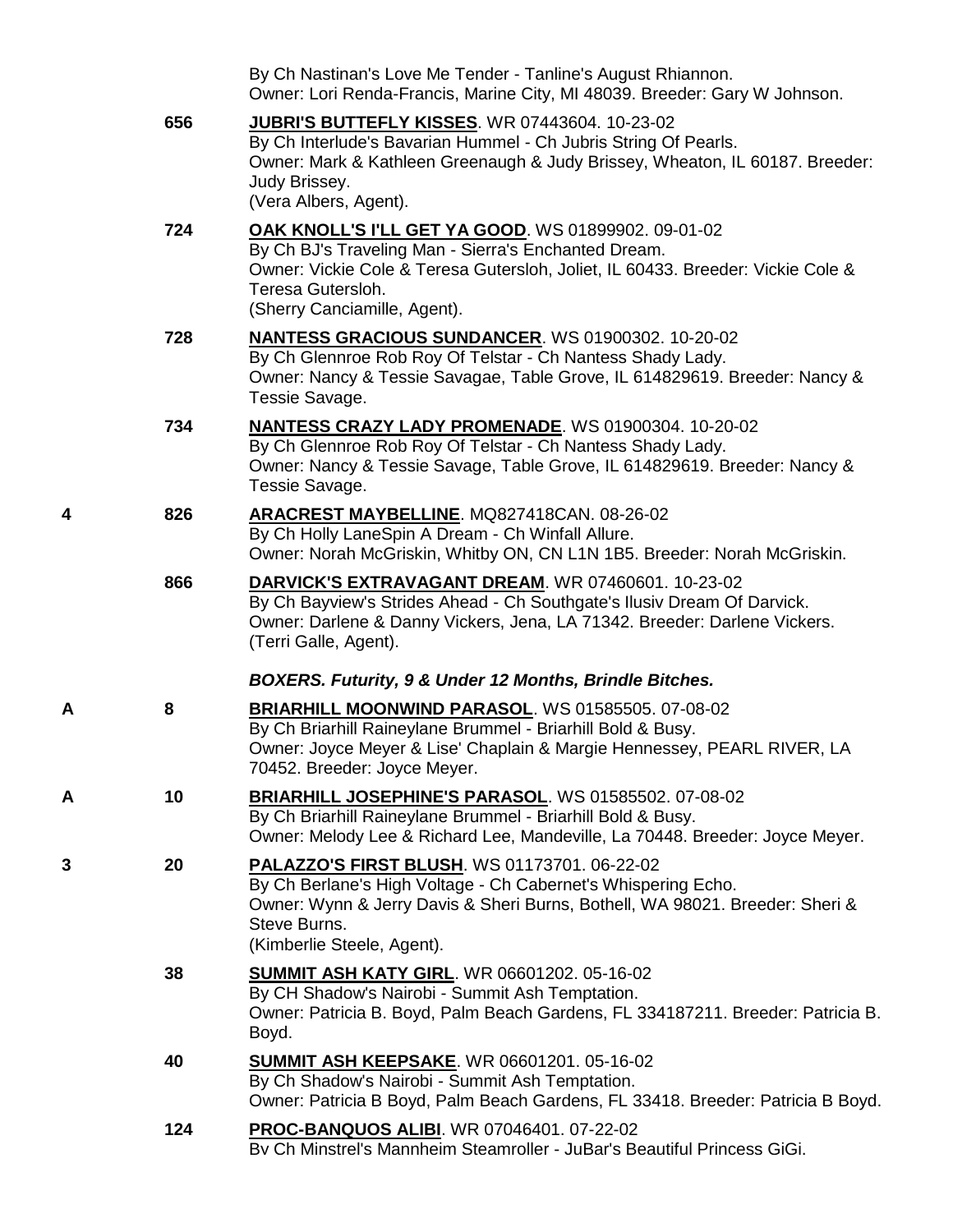Owner: Rachel & Kevin Botts, Durham, NC 27707. Breeder: Ed Payne. (Marylou Hatfield, Agent).

**132 [ROBINSON'S BURGUNDY ROSE](http://www.infodog.com/my/drlookup2.htm?makc=WS%2001494902&mdog=Robinson%27s+Burgundy+Rose&wins=all)**. WS 01494902. 07-29-02 By Ch Kami-Ko N'Kini Simply Raja - Ch Robinson's Rosebud Of Raja. Owner: Delma & William Robinson, Beavercreek, Oh 45434. Breeder: Delma K Robinson. (Jack I Brown, Agent).

- **186 [SUNDARBY'S LILIUCKALANI BROPAT](http://www.infodog.com/my/drlookup2.htm?makc=WS%2000706307&mdog=Sundarby%27s+Liliuckalani+Bropat&wins=all)**. WS 00706307. 05-09-02 By Ch Oakwood's Winds Of Change - Ch Bropat's Midnight Cinderella. Owner: Dawn M Darby, Palm Beach Gardens, FL 334187250. Breeder: Dawn Darby & Patricia Brown. (Jerry Bryant, Agent).
- **A 258 [ENCORE'S RICOCHET](http://www.infodog.com/my/drlookup2.htm?makc=WS%2002333602&mdog=Encore%27s+Ricochet&wins=all)**. WS 02333602. 07-19-02 By Ch Lynbary's Ode To Cachet - Ch Encore's Allure. Owner: Maribet Robles, Hartford, CT 06114. Breeder: Cheryl Cates. (Tina Starr, Agent).
	- **278 [NASTINAN'S ODALESQUE](http://www.infodog.com/my/drlookup2.htm?makc=WS%2001177101&mdog=Nastinan%27s+Odalesque&wins=all)**. WS 01177101. 05-21-02 By Ch Kami-Ko N'Kini Top Hat N'Tails - Ch Nastinan's Lovelace. Owner: Deborah Marshall & Ken Beesmer & Pete Perry, East Aurora, NY 14052. Breeder: Deborah Marshall & Dr Chris Schweizer. (Jack Brown, Agent).
	- **302 [MIRCOA'S SHEZA SUMMER BREEZE](http://www.infodog.com/my/drlookup2.htm?makc=WS%2001230805&mdog=Mircoa%27s+Sheza+Summer+Breeze&wins=all)**. WS 01230805. 06-17-02 By Ch Bix-L's Ricochet To Grayhawk - U-Turn's Mystic Image. Owner: Diana Greenhow, Fountain Valley, CA 927087121. Breeder: Diana Greenhow & M L Butler. (Sondra Peterson, Agent).
	- **312 [ELLEN'S ALLEY JULY FOUR BARCOMM](http://www.infodog.com/my/drlookup2.htm?makc=WS%2001299402&mdog=Ellen%27s+Alley+July+Four+Barcomm&wins=all)**. WS 01299402. 07-04-02 By Ch Jems Pearl Jam - Jems Back St Elns Alley. Owner: Bruce Rettick & Roberta Rettick, Petaluma, CA 94954. Breeder: S Fraser & R Sayler & D Emmons. (Wendy Bettis, Agent).
	- **316 [BARBARY LANE MAJOR FIRST CLASS](http://www.infodog.com/my/drlookup2.htm?makc=WS%2001299807&mdog=Barbary+Lane+Major+First+Class&wins=all)**. WS 01299807. 07-16-02 By Ch Rummer Run's Major General - Ch Bayview Tips The Scales. Owner: Gayann Jones & Eric Scott & Calvin Robinson, Tucson, AZ 85748. Breeder: K Morrison & E Scott & P Morrison & C Robinson. (Wendy Bettis, Agent).
- **1 348 [SCENICVU'S IMPETUOUS OF MAXL](http://www.infodog.com/my/drlookup2.htm?makc=WS%2001111001&mdog=Scenicvu%27s+Impetuous+Of+Maxl&wins=all)**. WS 01111001. 05-31-02 By Ch Maxl's Golden Boy - Ch Scenicvu's Prismatic. Owner: Ted Bergquist & Patricia Healy, Brighton, CO 806036203. Breeder: D McCarty & K & L Mann.
- **4 360 [BENTBROOK'S SPELLBOUND](http://www.infodog.com/my/drlookup2.htm?makc=WS%2001305604&mdog=Bentbrook%27s+Spellbound&wins=all)**. WS 01305604. 07-23-02 By Ch Bentbrook's Competitive Edge - Bentbrook's Black Inga. Owner: Linda & John Navedo & Barbara O Carroll, Clarksville, MD 21029. Breeder: Barbara O Carroll. (Kimberly Pastella, Agent).
	- **396 [PORT O'CALL'S SEA BREEZE](http://www.infodog.com/my/drlookup2.htm?makc=WS%2002224603&mdog=Port+O%27Call%27s+Sea+Breeze&wins=all)**. WS 02224603. 08-05-02 By Ch Highrivers Taylor Made Of Backwood - CJ's Final Answer. Owner: Steve & Tina Bostic, Ft Lauderdale, FL 33301. Breeder: Lee Justice & Steve & Ann Anderson. (Rick Justice, Agent).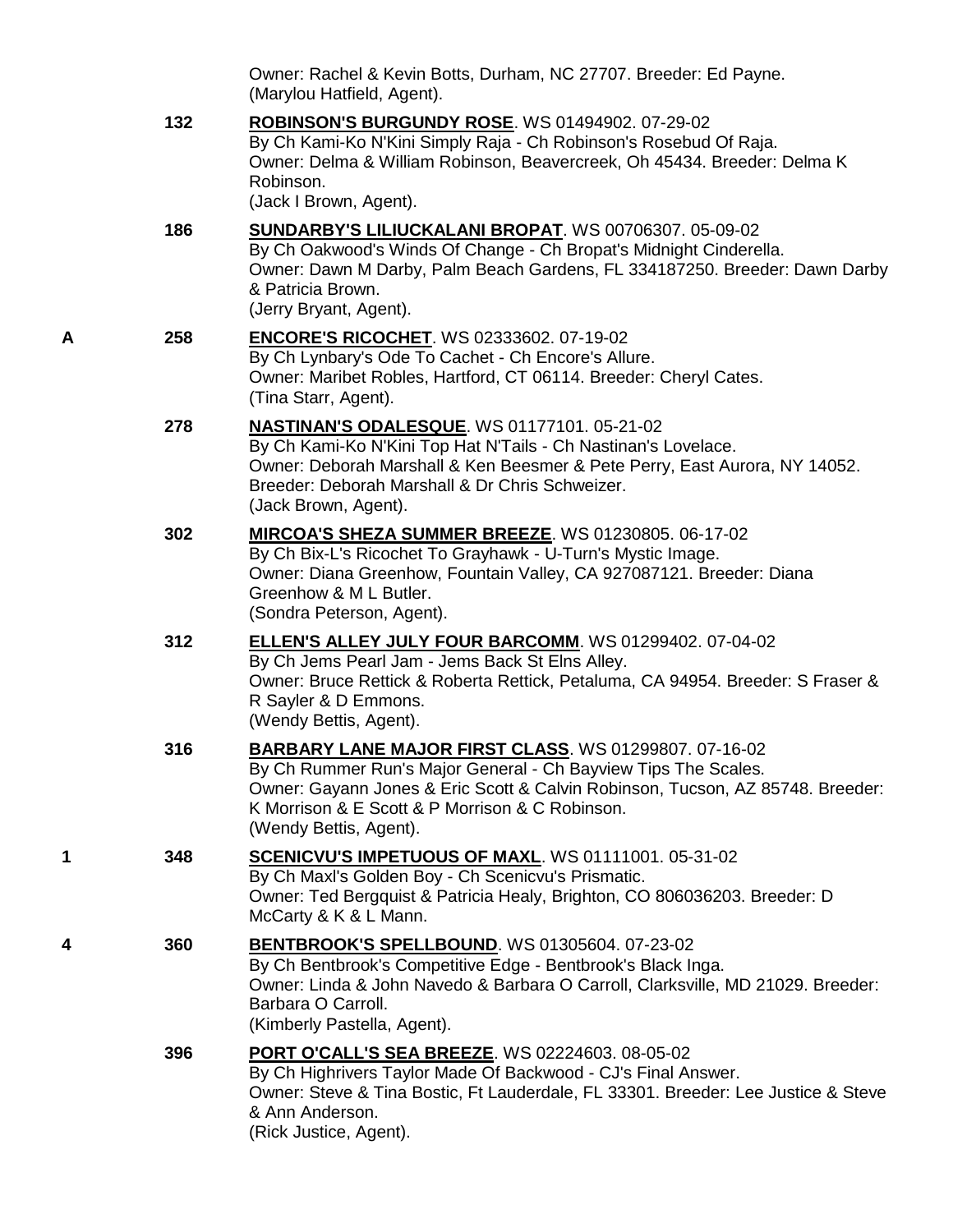|   | 494 | KENLICO'S WHISPERING WILLOW. WS 01514201. 07-12-02<br>By Ch Brookwood's Dream Dancer - Deuces Wild At Kenlico.<br>Owner: Kenneth & Lisa Andrake, Brandenburg, KY 401086408. Breeder: Lisa G<br>Andrake & Kenneth Andrake.                                                                                  |
|---|-----|------------------------------------------------------------------------------------------------------------------------------------------------------------------------------------------------------------------------------------------------------------------------------------------------------------|
| A | 514 | HALLMARK'S NAUGHTY BY NATURE. WR 06780201. 05-16-02<br>By Ch Irondale's Jagged Edge - Treceder's Pretty Wohan.<br>Owner: Karen Renee Giaquinta, Atascadero, CA 93422. Breeder: Gary Steele.<br>(Gary Steele, Agent).                                                                                       |
|   | 524 | SUMMIT ASH KIKI ROSE OF SHADOWS. WR 06601203. 05-16-02<br>By Ch Shadow's Nairobi - Summit Ash Temptation.<br>Owner: Liz Sullivan, Fitchburg, MA 01420. Breeder: Patricia B Boyd.<br>(Tina Starr, Agent).                                                                                                   |
| A | 534 | <b>FUERST'S COUNTRY STAR. WR 06882807. 07-04-02</b><br>By Ch Santi Me Hay Wire - Fuerst's Texas Butterfly.<br>Owner: Gary & Peggy Fuerst, Saint Louis, MO 631282301. Breeder: Gary & Peggy<br>Fuerst.                                                                                                      |
| A | 536 | <b>FUERST'S FIRECRACKER. WR 06882802. 07-04-02</b><br>By Ch Santi Me Hay Wire NA NAJ - Fuerst's Texas Butterfly.<br>Owner: Gary & Peggy Fuerst, Saint Louis, MO 631282301. Breeder: Gary & Peggy<br>Fuerst.                                                                                                |
|   | 540 | <b>BARBARY LANE GENERAL'S DAUGHTER. WS 01299806. 07-16-02</b><br>By Ch. Rummer Run's Major General - Ch. Bayview Tips The Scales.<br>Owner: Lauri Travis & Eric & Scott & Calvin Robinson, Burns, OR 97720. Breeder:<br>Ken & Paula Morrison & Eric Scott & Calvin Robinson.<br>(Kimberlie Steele, Agent). |
| A | 668 | <b>KELLY'S COPY MY STYLE SHALSADE.</b> WS 01401303. 07-03-02<br>By Ch Shalsade's Blazing Bullet - Carbara's Gold-N-Sunset.<br>Owner: Susan Kelly & Shirley Laussade, Kenner, LA 70062. Breeder: Kim Hatfield.                                                                                              |
|   | 674 | MYDE'S I WANNA TALK ABOUT ME. WS 01075001. 05-17-02<br>By Danrick's Vancroft Just Do It - Myde's Passionate Kisses.<br>Owner: Debi Bedfrod & Deborah Clark, Stanwood, IA 52337. Breeder: Debi Bedford<br>& Deborah L Clark.<br>(Rhonda Posekany, Agent).                                                   |
|   | 678 | <b>TREFOIL'S MOLLIE MALLONE.</b> WS 01441001. 05-18-02<br>By Ch Flying Apache's Grand Slam Of CJ's - Trefoil's Lottie Moon.<br>Owner: Susan Coston & Stephanie Abraham, Windham, CT 06280. Breeder: S & D<br>Abraham & R & D Wick.<br>(Tina Starr, Agent).                                                 |
|   | 696 | <b>EVERGREEN'S I GOT YOU BABE.</b> WR 06842502. 05-15-02<br>By Ch Evergreen's Orion - Ch Evergreen's Jubilation.<br>Owner: Jane E & Stanley D Flowers, Buffalo, MN 553134902. Breeder: Jane<br>Flower's & Catherine & Joseph Brost.                                                                        |
|   | 764 | <b>LATTALANE'S CALAMITY JANE. WR 06930102. 06-26-02</b><br>By Ch LattaLane's Neverending Story - Ch Beate's High Sierra.<br>Owner: Thomas & Carol Latta, Blue Springs, MO 64014. Breeder: Thomas & Carol<br>Latta.<br>(Michael Shepherd, Agent).                                                           |
|   | 788 | <b>PAX' PERPETUA. WR 06618001. 06-05-02</b><br>By Ch Pax' Victory Of Incognito - Pax' Magnificat Of Cachet.<br>Owner: Audrey G Schnell, Porter, TX 77365, Breeder: A G Schnell,                                                                                                                            |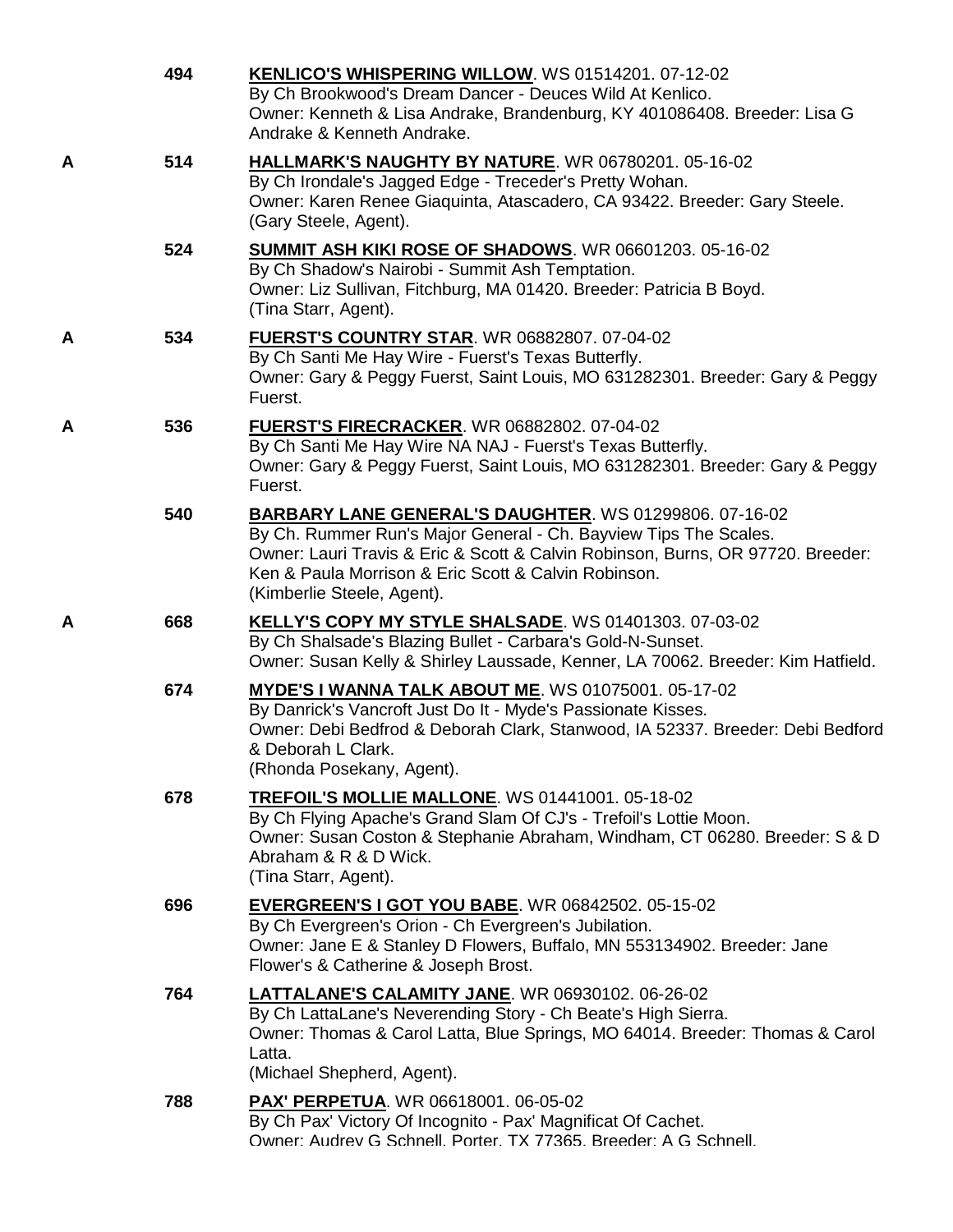|   |     | (Terri Galle, Agent).                                                                                                                                                                                                                                               |
|---|-----|---------------------------------------------------------------------------------------------------------------------------------------------------------------------------------------------------------------------------------------------------------------------|
| 2 | 794 | <b>SCENICVU'S IRIDESCENCE.</b> WS 01111002. 05-31-02<br>By Ch Maxl's Golden Boy - Ch Scenicvu's Prismatic.<br>Owner: Carol J Novak & Donita McCarty, Hopwood, PA 154452025. Breeder: Donita<br>P McCarty & Ken Mann & Laura Mann.                                   |
|   | 804 | <b>AIM-N-HI'S CALENDAR GIRL. WS 01185501. 06-29-02</b><br>By Ch Direk's Dark Knight Roscoe - Aim-N-Hi's Country Cowgirl.<br>Owner: Robbie Slinkard, Cleburne, TX 76033. Breeder: Robbie Slinkard.                                                                   |
|   | 806 | <b>AIM-N-HI'S COUNTRY GIRL. WS 01185502. 06-29-02</b><br>By Ch Direk's Dark Knight Roscoe - Aim-N-Hi's Country Cowgirl.<br>Owner: Robbie Slinkard, Cleburne, TX 76033. Breeder: Robbie Slinkard.                                                                    |
|   |     | BOXERS. Futurity, 9 & Under 12 Months, Fawn Bitches.                                                                                                                                                                                                                |
|   | 26  | <b>HIGHTRAIL'S WHO'S YOUR MOMMA. WS 01285702. 07-13-02</b><br>By Ch Bayview's Strides Ahead - Ch Hightrail's Honey Nut.<br>Owner: Robin Petit, Eureka, mo 63025. Breeder: Robin Petit.<br>(Jerry W Bryant, AKC Registered Handler).                                 |
|   | 28  | <b>HIGHTRAIL'S WHO LOVE'S YA. WS 01285703. 07-13-02</b><br>By Ch Bayview's Strides Ahead - Ch Hightrail's Honey Nut.<br>Owner: Robin Petit, Eureka, mo 63025. Breeder: Robin Petit.<br>(Tessie Savage, Agent).                                                      |
|   | 52  | <b>BRUSH HILL AND L L'S STAR SPANGLED.</b> WR 06735903. 06-01-02<br>By Ch Hi-Tech Johnny J Of Boxerton - Ch Brush Hill's Hulla Baloo.<br>Owner: Ellen Bradley & Lenny Lefman, Milton, MA 02186. Breeder: Ellen Bradley.<br>(Kim Pastella, Agent).                   |
| 4 | 116 | <b>BURLWOOD'S CHICK FLICK.</b> WS 01473202. 06-08-02<br>By CH. MaxL's Premiere Of Dreamweaver - CH. Beate's Sabrina.<br>Owner: Rhonda A. Nickels, Plattsmouth, NE 680485106. Breeder: Rhonda A.<br>Nickels.                                                         |
|   | 134 | <b>BOLDUC'S DIAMOND IN THE RUFF. WR 06887901. 06-06-02</b><br>By Ch. Berlane's Causin An Uproar - Bolduc's Miss T Moon.<br>Owner: Denise Fry & Keith Fry, Raceland, La 70394. Breeder: Mikki Bolduc.<br>(Ike Liottio, Agent).                                       |
| 1 | 144 | BURLWOOD'S PREMIERE AT PARAMOUNT. WS 01473201. 06-08-02<br>By Ch. Maxl's Premiere Of Dreamweaver - Ch. Beate's Sabrina.<br>Owner: Megan Starner & Rhonda A. Nickels, Bennet, NE 68317. Breeder: Rhonda<br>A. Nickels.                                               |
|   | 174 | ROBINSON'S LIBERTY AT BETHEL RIDGE. WS 01494903. 07-29-02<br>By Ch Kami-Ko N' Kini's Simply Raja - Ch Robinson's Rosebud Of Raja.<br>Owner: Delma K Robinson & Beth J Gossman-Loulan, Marysville, OH 43040.<br>Breeder: Delma K Robinson.<br>(Jack I Brown, Agent). |
|   | 266 | <b>STANDING-O PLAY IT AGAIN.</b> WR 07181502. 07-31-02<br>By Ch Standing O Image X Luckyjades - Ch Standing-O Greta Garbo.<br>Owner: Pamela Shaw-George, S Hamilton, MA 019822716. Breeder: Pamela Shaw<br>George.<br>(Debbie Struff, Agent).                       |
|   | 298 | DUBA-DAE'S DIAMOMD EVOLUTION. WR 07081106. 07-03-02<br>By Ch Bentbrook's Time To Ascend - Futurian's Copper Bliss.<br>Owner: Lvnn Jansson. Sandv. UT 84092. Breeder: Daren & Tiffanie Gisseman.                                                                     |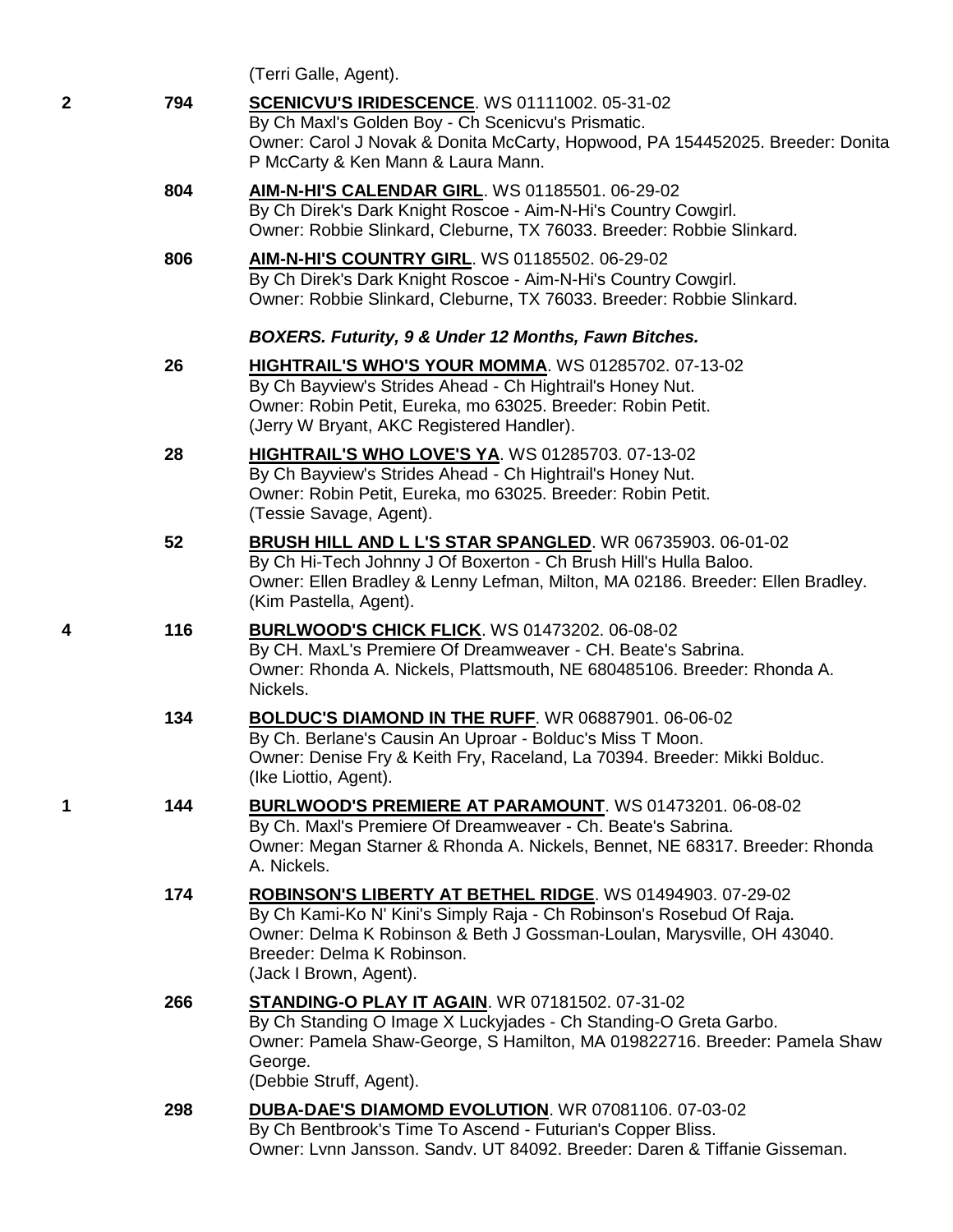(Sondra Peterson, Agent).

|   | 300 | MIRCOA'S SUMMER SENSATION. WS 01230804. 06-17-02<br>By Ch Bix-L's Ricolchet To Greyhawk - U-Turn's Mystic Image.<br>Owner: Diana Greenshaw, Fountain Valley, CA 92708. Breeder: Diana Greenhow &<br>M L Butler.<br>(Sondra Peterson, Agent).                                   |
|---|-----|--------------------------------------------------------------------------------------------------------------------------------------------------------------------------------------------------------------------------------------------------------------------------------|
|   | 308 | <b>RENNO'S BELIEVE IN MAGIC. WR 06802502. 05-12-02</b><br>By Irondale's Public Enemy - Ch Renno's Rambling Rose.<br>Owner: Hannelore & Ramona Renno, Mira Loma, CA 917520003. Breeder:<br>Hannelore & Ramona Renno.<br>(Wendy Bettis, Agent).                                  |
| Α | 310 | <b>R AND G'S HIGH FALUTIN. WS 01043601. 06-23-02</b><br>By Ch Topaz' Liaison At Hitide - Ch R And G's Cover Girl Of News Maker.<br>Owner: Gayann Jones, Tucson, AZ 85748. Breeder: Gayann Jones.<br>(Gary Steele, AKC Registered Handler).                                     |
|   | 324 | <b>PEARLISLE O SO BREATHLESS. WR 07126901. 06-25-02</b><br>By Ch Shadow's Nairobi - Halcyon No Regrets.<br>Owner: Dr Robert C Hallock & Grace Hallock, Cheshire, CT 064101434. Breeder: Dr<br>Robert Hallock & Grace Hallock & Susan Von Rothkirch.                            |
|   | 350 | <b>EMERALD'S SHAKEN NOT STIRRED. WS 01379801. 07-06-02</b><br>By Ch Crysto's Image Of Arriba - Ch Emerald's Mad About You.<br>Owner: Grace Kastik & Sarah Neely & Renee Emerson, Big Valley AB, CN T0J 0G0.<br>Breeder: Sarah Neely & Renee Emerson.<br>(Wendy Bettis, Agent). |
|   | 394 | <b>RUMMER RUN EXCALIBUR POM POM. WS 10484803. 07-25-02</b><br>By Ch Rummer Run High Noon - Ch Rummer Run Whitney Star.<br>Owner: Steven & Ann B Anderson, Atlanta, GA 30327. Breeder: T Rogers & P<br>Whitney.<br>(Rick Justice, Agent).                                       |
|   | 552 | <b>STANDING-O PLAYING FOR KEEPS. WR 07181501. 07-31-02</b><br>By Ch Standing O Image X Lucky Jades - Ch Standing-O Greta Garbo.<br>Owner: Mary Ann Collins, East Bethel, VT 05032. Breeder: Pamela Shaw-George.                                                                |
|   | 570 | KENASHER NIVEK ALWAYS TOMORROW. WS 01039002. 06-29-02<br>By Ch Kenasher's Divine Wind - Kenasher's Queen Ann's Lace.<br>Owner: K R & J M Burkhamer & Ken & Sherry Johnson, Rock Hill, SC 29732.<br>Breeder: Kenneth R & Sherry Johnson.                                        |
| 2 | 584 | <b>BAYVIEW SOME LIKE IT HOT. WS 01367501. 06-27-02</b><br>By Ch Bayview Strides Ahead - Bayview Whats Luv Got To Do With It.<br>Owner: Ken & Paula Morrison, Hercules, CA 94547. Breeder: Ken & Paula Morrison<br>& Tom Spridgen.<br>(Cheryl Cates, Agent).                    |
|   | 590 | ROBINSONOS BAVARIAN SERENDIPITY. WS 01494904. 07-29-02<br>By Ch Kami-Ko N' Kini Simply Raja - Ch Robinson's Rosebud Of Raja.<br>Owner: Delma Robinson & Vera Albers, Union, IL 60180. Breeder: Delma Robinson.                                                                 |
| 3 | 596 | ARTISTRY'S NOT SO NAUGHTY. WS 01281502. 08-02-02<br>By Artistrys Noahs-It All - Ch Artistry's Razin Hell.<br>Owner: Robin Williams & Laura Miller, Ramona, CA 92065. Breeder: Laura Miller.<br>(Kimberlie Steele, Agent).                                                      |
|   | 646 | <b>ENCORE'S ROULETTE. WS 02333601. 07-19-02</b><br>By Ch Lynbary's Ode To Cachet - Ch Encore's Allure.                                                                                                                                                                         |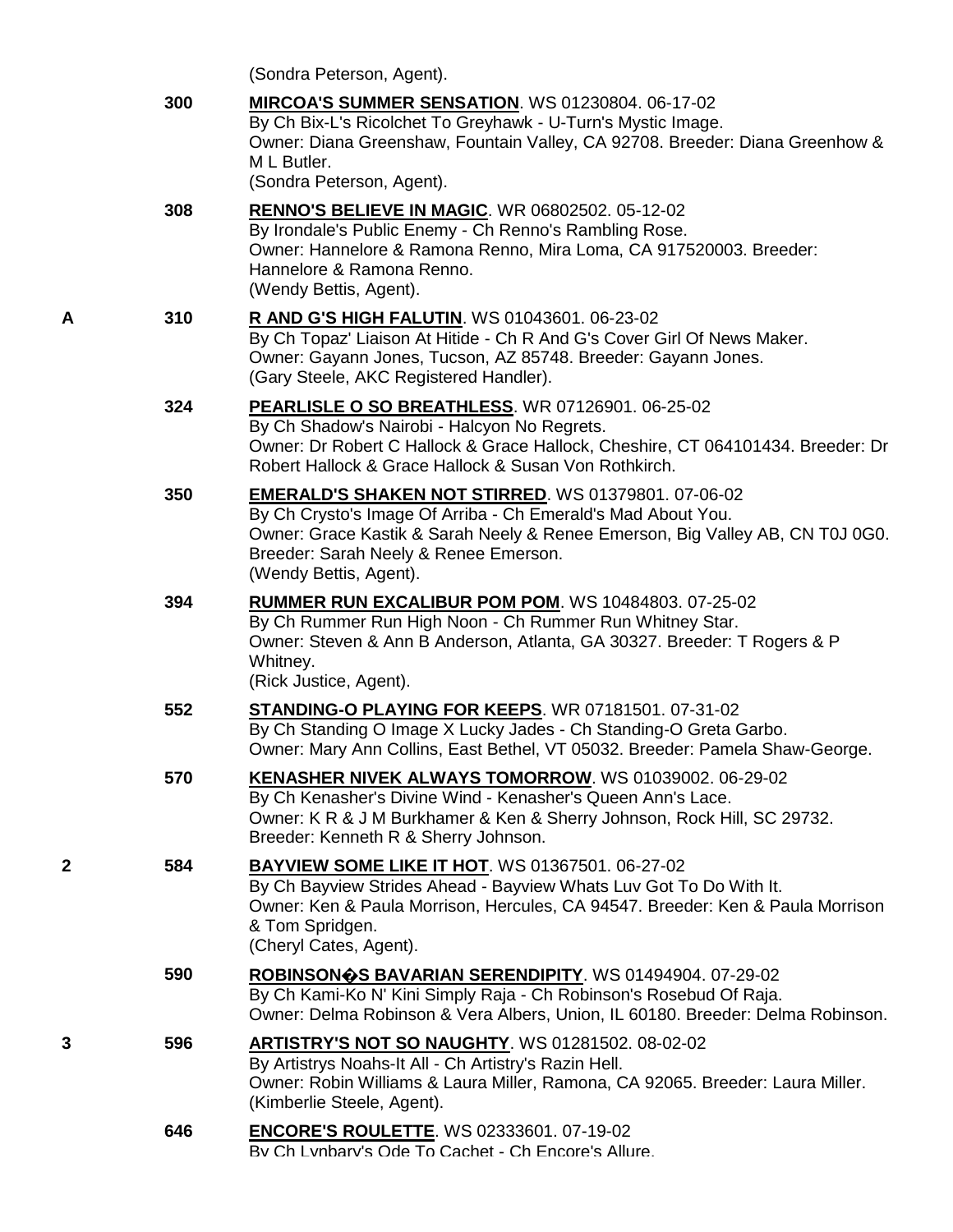|   |     | Owner: Richie Ann Anderson, Guerneville, CA 95446. Breeder: Cheryl Cates.                                                                                                                                                                                                                |
|---|-----|------------------------------------------------------------------------------------------------------------------------------------------------------------------------------------------------------------------------------------------------------------------------------------------|
|   | 670 | KELLY'S CAJUN CLASSIC OF SHALSADE. WS 01401302. 07-03-02<br>By Ch Shalsade's Blazing Bullet CGC - Carbara's Gold-N-Sunset.<br>Owner: Shirley Laussade & Susan Kelly, Kenner, LA 70062. Breeder: Kim Hatfield.                                                                            |
|   | 772 | KREYON'S TWICE AS NICE. WS 00876101. 05-24-02<br>By Ch Everybody's Irish Smart Money - Heatherland's Rising Star.<br>Owner: Margarret O Krey, Westminster, MD 211577228. Breeder: Margarret O Krey.<br>(Earl W Overstreet, Agent).                                                       |
|   | 782 | <b>CRYSTO'S EXCSTACY. WR 07433301. 08-02-20</b><br>By Ch Crysto's Image Of Arriba - Ch Crysto's Abracadabra.<br>Owner: Tony & Crystal Finney, Kannapolis, NC 28081. Breeder: Tony & Crystal<br>Finney.<br>(Tami Mishler, Agent).                                                         |
|   | 802 | <b>SUNNY COVE'S TREASURE CHEST. WR 07110502. 07-04-02</b><br>By Ch Rummer Run's High Noon - Ch Excalibur's Carbon Copy.<br>Owner: K Page Conrad, Port St Lucie, FL 34984. Breeder: Natalie Hamill.                                                                                       |
| Α | 820 | MOOSEWOOD METAPHOR FOR BIX-L. WS 01732101. 07-28-02<br>By Ch Bayview Strides Ahead - Bix-L's Mia Bella Rosa.<br>Owner: Beth Pariseau & Roger & Jean Hale, Bakersfield, CA 933082101. Breeder:<br>Roger Hale & Jean Hale.                                                                 |
| Α | 892 | SPRINGBROOK'S DENY ME NOT. WR 06828001. 06-02-02<br>By Ch Arriba Talisman Ego - Ch Springbrook's Rhapsody.<br>Owner: Mary Dohn, Wilmington, IL 60481. Breeder: Mary Dohn.<br>(Sherry Canciamille, Agent).                                                                                |
|   |     | BOXERS. Futurity, 12 & Under 15 Months, Brindle Bitches.                                                                                                                                                                                                                                 |
| 1 | 50  | <b>IRONDALE'S TALK OF THE TOWN. WS 01178502. 04-08-02</b><br>By Ch Jems Jack Of Diamonds - Ch Ellen's Alley Jems Ripple.<br>Owner: Sandra Schell & James Bettis & Wendy Bettis, Big Valley, CN T0J 0G0.<br>Breeder: K Churchill & R Sayler & S Fraser & D Emmons.                        |
| 2 | 62  | BRAVO'S DRESS REHEARSAL. WR 06204207. 03-01-02<br>By Ch Bee-Mike's One Night Stand - Ch Ranarco's Liza Of Paradocs.<br>Owner: Dr Jennifer O Krutilla & Marion E & Lawrence Hughes, Chagrin Falls, OH<br>44022. Breeder: Susan Finley & P Koenig.<br>(Marylou Hatfield, Agent).           |
| А | 74  | JEAGERHOUSE ME MYSELF AND I. MC807776CAN. 02-23-02<br>By Ch Jeagerhouse's Der Spieler - Jeagerhouse's Future Perfect.<br>Owner: Verna Jeager & Fred Edwards, Stouffville ON, CN L4A 7X3. Breeder:<br>Verena Jeagerhouse.<br>(William Alexander, Agent).                                  |
|   | 156 | <b>KAMI-KO N' KINI'S BACKWOODS MUSIC.</b> WS 00853501. 03-29-03<br>By Ch. HighRiver's Taylor Made Of Backwoods - Kami-Ko N' Kini Black Mischief.<br>Owner: Beverly Albert Joanne Hoover, Toney, AI 35773. Breeder: Beverly Albert<br>Ellen McClure Lois Trist.<br>(Jack I Brown, Agent). |
| Α | 160 | <b>IDLEWILD'S MAKE A MEMORY.</b> WS 00333502. 02-27-02                                                                                                                                                                                                                                   |
|   |     | By Ch Hollylane's Spin A Dream - Schoolmaster's Idlewild Promise.<br>Owner: Beth George, Warrensburg, mo 64093. Breeder: Beth George.                                                                                                                                                    |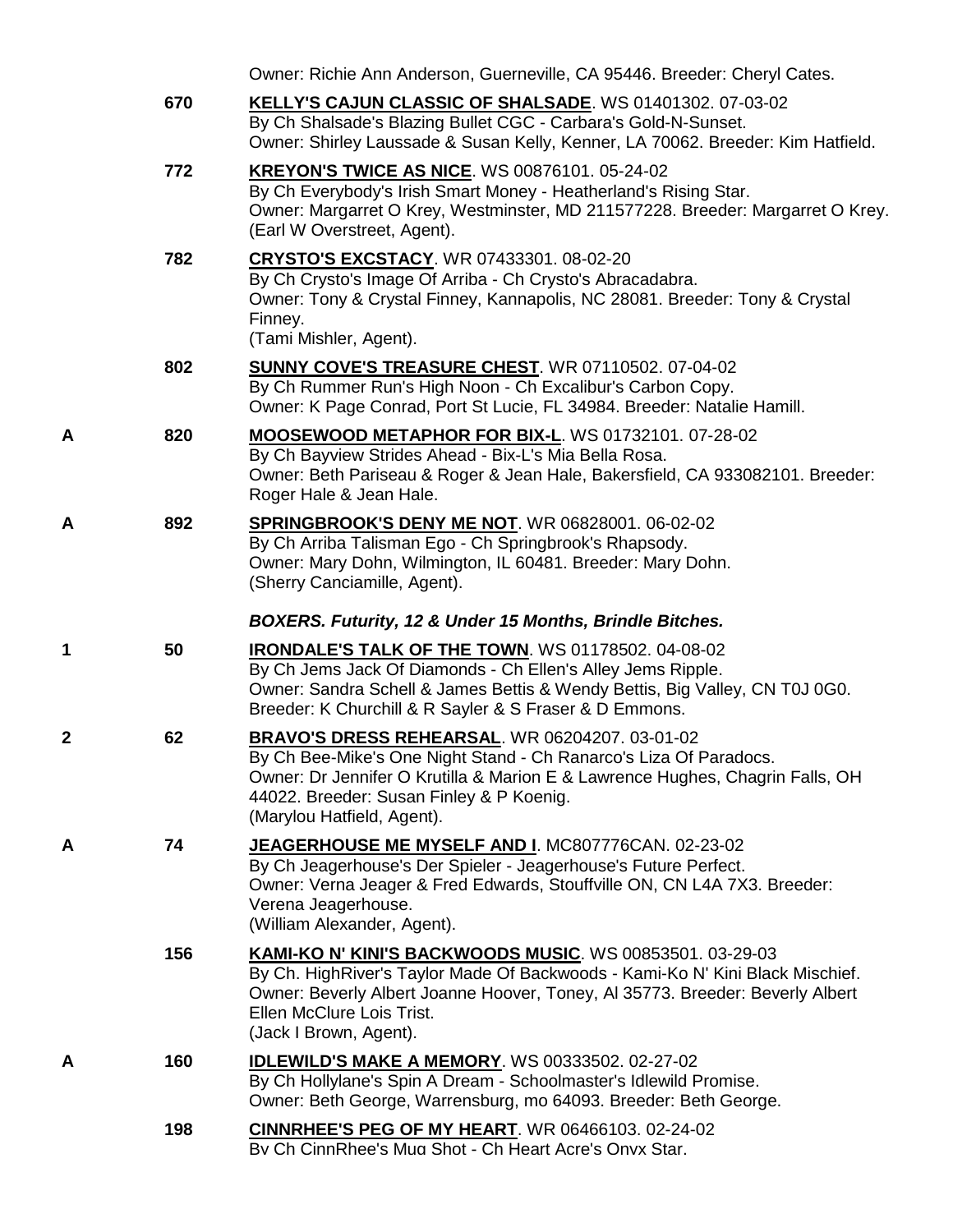Owner: H Medley Small & Margaret Ashman, Harrow ON, CN N0R 1G0. Breeder: H Medley Small & Margaret Ashman.

- **240 [CINNRHEE'S WE WON GOLD](http://www.infodog.com/my/drlookup2.htm?makc=WR%2006466102&mdog=CinnRhee%27s+We+Won+Gold&wins=all)**. WR 06466102. 02-24-02 By Ch CinnRhee's Mug Shot - Ch Heart Acre's Onyx Star. Owner: H Medley Small & Margaret Ashman, Harrow ON, CN N0R 1G0. Breeder: H Medley Small & Margaret Ashman.
- **3 244 [TAMBELL'S CIARA WIND](http://www.infodog.com/my/drlookup2.htm?makc=WR%2006873804&mdog=Tambell%27s+Ciara+Wind&wins=all)**. WR 06873804. 05-02-02 By Ch Tambell's Phoenix Wind - Tambell's Chantilly Wind. Owner: Dee J & Charles D Kennedy, Madison, WI 537113533. Breeder: Owners. (Tami Mishler, Agent).
	- **256 [SARKEL'S TRUE IMAGE BY HI-STAND](http://www.infodog.com/my/drlookup2.htm?makc=WS%2000546001&mdog=Sarkel%27s+True+Image+By+Hi-Stand&wins=all)**. WS 00546001. 03-29-02 By Ch Sarkel's True Grit - Ch Hi-Stands Signature of Sarkel. Owner: Herb & Ann Gilbert, Broken Arrow, OK 74012. Breeder: Charlie Hays. (Cheryl Cates, Agent).
	- **276 [KELTOR'S ANGEL AMONG US](http://www.infodog.com/my/drlookup2.htm?makc=WR%2006459102&mdog=Keltor%27s+Angel+Among+Us&wins=all)**. WR 06459102. 03-29-02 By Ellis Wizard's Revenge - Interlude's Gypsy Promise. Owner: Jane Strommen, St Louis Park, MN 55426. Breeder: Jane Strommen.
	- **284 [TELSTAR'S SHOWBIZ ROSE](http://www.infodog.com/my/drlookup2.htm?makc=WS%2000540101&mdog=Telstar%27s+Showbiz+Rose&wins=all)**. WS 00540101. 04-06-02 By Ch Telstar's Don Giovanni - Ch Telstar's High Tea. Owner: Gene & Jennifer Tellier, San Diego, CA 921291219. Breeder: Gene & Jennifer Tellier.
	- **354 [SARKEL'S TRUE VISION BY HI-STAND](http://www.infodog.com/my/drlookup2.htm?makc=WS%2000546002&mdog=Sarkel%27s+True+Vision+By+Hi-Stand&wins=all)**. WS 00546002. 03-29-02 By Ch Sarkel's True Grit - Ch Hi-Stand's Signature Of Sarkel. Owner: Ann Gilbert & Angela & Bryan Holmberg, Broken Arrow, OK 740125060. Breeder: Charlie Hays. (Jerry Bryant, Agent).
	- **496 [GOLD MEDAL'S STYLE SETTER](http://www.infodog.com/my/drlookup2.htm?makc=WR%2006485002&mdog=Gold+Medal%27s+Style+Setter&wins=all)**. WR 06485002. 04-30-02 By Ch Gold Medal's Limited Edition NA NAJ - Gold Medal's Crowning Glory. Owner: Valerie J Rosenblum, Valparaiso, IN 463838404. Breeder: Valerie J Rosenblum. (Genine DeMaso, Agent).
	- **598 [SALGRAY'S KINDRED SPIRIT](http://www.infodog.com/my/drlookup2.htm?makc=WR%2006017406&mdog=Salgray%27s+Kindred+Spirit&wins=all)**. WR 06017406. 02-20-02 By Ch C-Era Dar's Keil's Marley - Ch Salgray's Isabella. Owner: Jane Hamilburg-Guy & Victoria Guy, Mansfield, MA 020481023. Breeder: Jane Hamilburg-Guy & Victoria Guy. (Elizabeth Coviello Davis, Agent).
	- **610 [HEART ACRES N FULCO HEARTS DESIRE](http://www.infodog.com/my/drlookup2.htm?makc=WR%2005929501&mdog=Heart+Acres+N+Fulco+Hearts+Desire&wins=all)**. WR 05929501. 02-16-02 By Ch Syrr Run's Online Heart Acre - Karjeans N Heartacres Blk Crystal. Owner: Connie Fulco & Dominic Fulco & Priscilla & Jim Kilman, North Lewisburg, OH 430609617. Breeder: Connie Fulco & Dominic Fulco & Priscilla & Jim Kilman. (Mr Guy H Fisher, AKC Registered Handler). **624 [IN-CROWDS BEWITCHED](http://www.infodog.com/my/drlookup2.htm?makc=WR%2006771402&mdog=In-Crowds+Bewitched&wins=all)**. WR 06771402. 04-12-02 By Ch In-Crowds All The Way - Ch In-Crowds Witchcraft. Owner: Anthony S Bertolino, Northridge, CA 913253129. Breeder: Kathleen Cognata

& Anthony S Bertolino. (Sonda Peterson, Agent).

**710 [HIGO'S TOTAL EFFECTS](http://www.infodog.com/my/drlookup2.htm?makc=WS%2000225203&mdog=Higo%27s+Total+Effects&wins=all)**. WS 00225203. 02-13-02 By Ch Higo's After Six - Higo's Twilight Time. Owner: JoAnn Albright & Edward Hidalgo, Carmel, IN 46032. Breeder: Edward Hidalgo.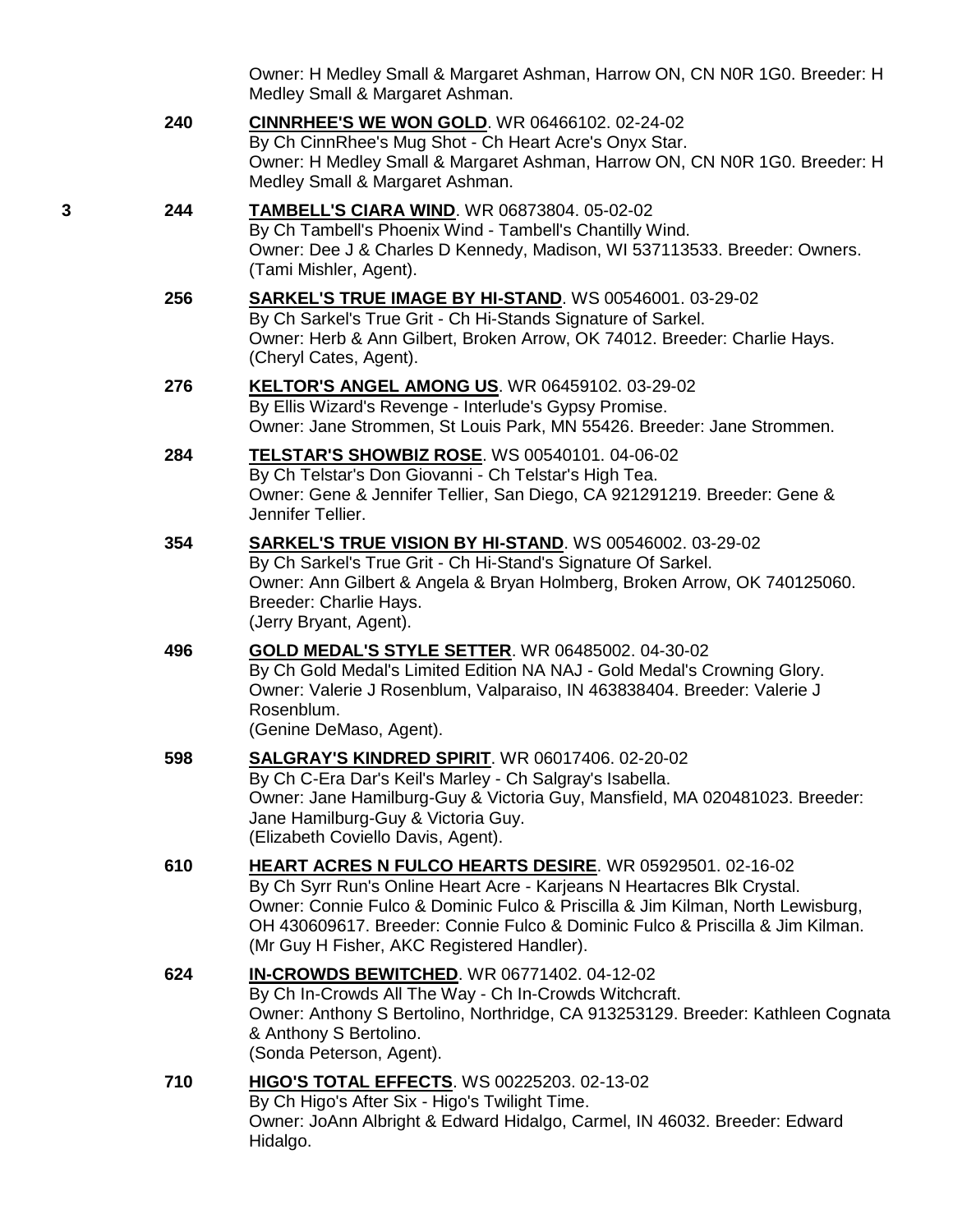|   | 736 | <b>NANTESS STEPPIN OUT. WS 00043002. 01-15-02</b><br>By Ch Santime Hay Wire - Ch Nantess Awesome Dawsome.<br>Owner: Nancy & Tessie Savage, Table Grove, IL 61482. Breeder: Nancy & Tessie<br>Savage.                                                                                    |
|---|-----|-----------------------------------------------------------------------------------------------------------------------------------------------------------------------------------------------------------------------------------------------------------------------------------------|
| 4 | 738 | <b>BRAVO'S CHORUS LINE. WR 06204205. 03-01-02</b><br>By Ch Bee-Mikes One Night Stand - Ch Ramarco's Liza Of Paradocs.<br>Owner: Phil & Carol Garaghty, Crystal, MN 55428. Breeder: Susan Finley.                                                                                        |
|   | 812 | <b>FALMARK'S SPANISH HEART. WR 06540302. 02-26-02</b><br>By Ch Logan Elm Runs At Heart Acre - Trefoil's Ruby Slippers.<br>Owner: Laura Cuthbert & Stephen Wunder, Watertown, MA 02472. Breeder: Laura<br>Fike.                                                                          |
|   |     | BOXERS. Futurity, 12 & Under 15 Months, Fawn Bitches.                                                                                                                                                                                                                                   |
|   | 22  | CAJA'S MARIAH BY EEDEE-K. WR 06376301. 03-14-02<br>By Ch Holly Lane's Wild As The Wind - Ch Eedee-k's Wish For Luck.<br>Owner: M Jean Craig & Edith K Engle, Indianapolis, IN 46218. Breeder: Edith K<br>Engle.<br>(Jerry W Bryant, AKC Registered Handler).                            |
|   | 46  | <b>MAXLAN'S STEAL YOUR HEART. WR 06249102. 03-09-02</b><br>By CH Bentbook's Image Of Highnoon - CH Maxlan's Golden Bit.<br>Owner: Terri Galle & Tammy Wildman, Rowlett, TX 75088. Breeder: Bill Maxie &<br>Terri Galle.                                                                 |
| Α | 100 | DARVICKS PROMISES AND DREAMS. WS 00179801. 02-08-01<br>By CH HiMasters Regal Fire Lord - CH Southgate's Dream A Lil Dream.<br>Owner: Darlene Vickers & Ione Foster, Jena, LA 71342. Breeder: Darlene Vickers.                                                                           |
| 1 | 102 | <b>DARVICK'S REGAL DREAM. WS 00179802. 02-08-02</b><br>By CH HiMater's Regal Fire Lord, CD - CH Southgate's Dream A Lil Dream.<br>Owner: Darlene Vickers & Chris Fernihough, Jena, LA 71342. Breeder: Darlene<br>Vickers.                                                               |
| Α | 164 | <b>IDLEWILD'S MAKE A WISH. WS 00333504. 02-27-02</b><br>By Ch Hollylane's Spin A Dream - Schoolmaster's Idlweild Promise.<br>Owner: Neila Allison & Beth, Blue Springs, mo 64014. Breeder: Beth George.                                                                                 |
| 3 | 364 | HI-TECH'S COLORFUL FLAME. WS 01190405. 04-29-02<br>By Ch Hi-Tech Johnny J Of Boxerton - Ch Hi-Tech's Allure.<br>Owner: Peter & Helen Cassano & Dr & Mrs William Truesdale, Middle Village, NY<br>11379. Breeder: Dr William Truesdale & Zoila Truesdale.<br>(Kimberly Pastella, Agent). |
| 2 | 422 | TELSTAR'S SUNDANCE NICASIO. WS 00540102. 04-06-02<br>By Ch Telstar's Don Giovanni - Ch Telstar's High Tea.<br>Owner: Jim Franzi & Anita Franzi & Jennifer Tellier, Nicasio, CA 94946. Breeder:<br>Gene Tellier & Jennifer Tellier.<br>(James Bettis, Agent).                            |
|   | 442 | <b>BARGARY'S TIMING IS EVERYTHING. WS 00550902. 03-06-02</b><br>By Ch Bargary's Pride Of Lonestar - Bargary's Secret Treasure.<br>Owner: Barbara & Gary Wadge, Lacombe, LA 70445. Breeder: Barbara & Gary<br>Wadge.                                                                     |
|   | 548 | <b>SWEET TEA'S WATCHAMACALIT. WR 06313504. 02-17-02</b><br>By Ch Arriba Talisman Ego - Ch Sweet Tea's Delilah.<br>Owner: Sheila M & Jeffrey S Yokom, Ripley, NY 14775. Breeder: Sheila M & Jeffrey<br>S Yokom.                                                                          |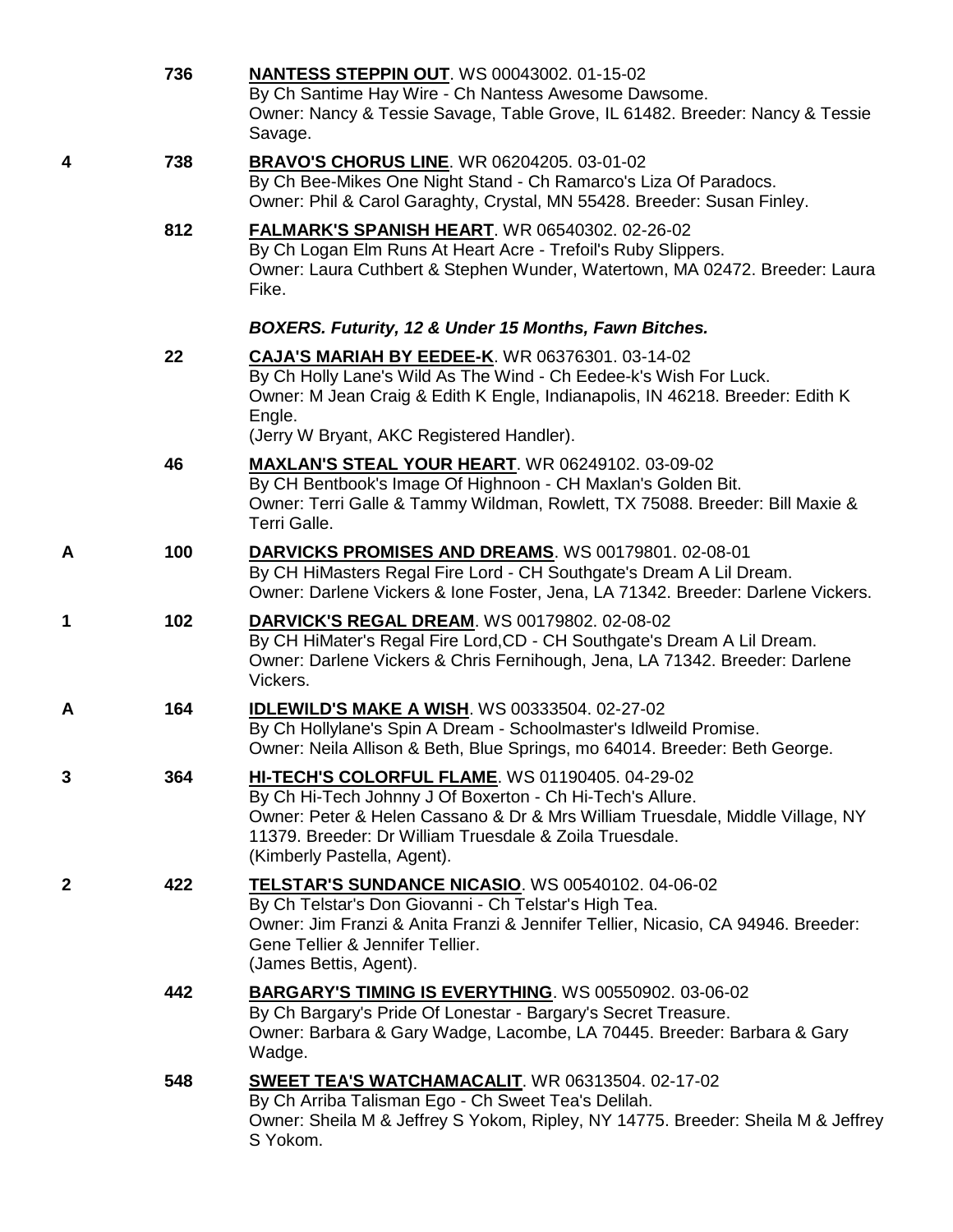|   | 560 | ROCHIL'S ENCHANTED MOMENT. WR 06710702. 03-29-02<br>By Ch Nastinan's Love Me Tender - Ch Rochils Grande Connection.<br>Owner: Carol & Herbie Marchbanks & Sandi & Perry Combest, Brownfield, TX<br>79316. Breeder: Sandi & Perry Combest.<br>(Michael Shepherd, AKC Registered Handler). |
|---|-----|------------------------------------------------------------------------------------------------------------------------------------------------------------------------------------------------------------------------------------------------------------------------------------------|
|   | 562 | BELCO'S CIRCLEDANCE OF TWO C'S. WS 01179102. 04-13-02<br>By Ch Belco's Riverdance Of Two C's - Belco's Sumthin To Talkabout.<br>Owner: Elizabeth Coviello-Davis & Carolyn G Coutanche, Taunton, MA 02780.<br>Breeder: Elizabeth A Coviello Davis & Carolyn Coutanche.                    |
|   | 576 | PRO'S LEST HE BE FORGOTTEN. WR 06688801. 04-05-02<br>By Ch ScenicVu's Mountain Breaker - Ch PRO's In Thy Image.<br>Owner: Peggy Otto & William Dulaney, Summerville, SC 29483. Breeder: Peggy<br>Otto & Jack Brown & Bridget Brown.<br>(Jack I Brown, Agent).                            |
|   | 644 | <b>ENCORE'S CHIANTI.</b> WS 00689902. 03-06-02<br>By Ch Bayview Strides Ahead - Encore's Kaleidoscope.<br>Owner: Joanne Hutchins & Cheryl Cates, Ramona, CA 920651649. Breeder: C<br>Cates & N Cutler & E Saul & B Aikenhead.                                                            |
| Α | 666 | MYDE'S VANCROFT KISS THIS. WR 06236301. 02-26-02<br>By Vancroft's Myde Impressive - Savoye's Angel Amberstar.<br>Owner: Debi & Mike Bedford & Anji Jordan, Stanwood, IA 523379675. Breeder: Debi<br>Bedford & Dot Bryant.<br>(Jerry Bryant, Agent).                                      |
|   | 686 | <b>STRAWBERRY'S HALLMARK.</b> WR 06228002. 03-19-02<br>By Ch Strawberry's Caballero - Ch Strawberry's Legacy.<br>Owner: Bruce E & Judith T Voran, Strawberry, AZ 85544. Breeder: Bruce E & Judith<br>T Voran.                                                                            |
| 4 | 792 | <b>SWEET TEA'S FIFTH AVENUE. WR 06313502. 02-17-02</b><br>By Ch Arriba Talisman Ego - Ch Sweet Tea's Delilah.<br>Owner: Malcolm Cole & Sheila M Yokum, Olmsted Township, OH 44138. Breeder:<br>Sheila M Yokum.                                                                           |
|   | 872 | <b>SWEET TEA'S BABY RUTH.</b> WR 06313503. 02-17-02<br>By Ch Arriba Talisman Ego - Ch Sweet Tea's Delilah.<br>Owner: Juan Rodriguez & Roselyn Rodriguez & Dan Buchwald, Newton, NJ 07860.<br>Breeder: Sheila Yokom & Jeffrey Yokom.                                                      |
|   | 896 | <b>MAXLAN'S SWEET GUENEVIER OF CAMELOT. WR 06249101. 03-09-02</b><br>By Ch Bentbrooks Image Of Highnoon - Maxlan's Golden Bit.<br>Owner: Shirley Vos & Terri Galle, Monroe, LA 71203. Breeder: Terri Galle & Bill<br>Maxie.                                                              |
|   |     | <b>BOXERS. Futurity, 15 &amp; Under 18 Months, Brindle Bitches.</b>                                                                                                                                                                                                                      |
| Α | 36  | ARACREST'S KEEPER. WR 07094901. 12-02-01<br>By Ch Lynbary's Dylan's Choice - Ch Aracrest's Fabrege.<br>Owner: Jean & Jan Kassab, Cantonment, FI 32533. Breeder: Nora McGriskin &<br>Edwin Hershey.                                                                                       |
| 2 | 176 | <b>EMERALD'S COMING UP ROSES. WR 05665701. 12-14-01</b><br>By Ch Jems Jack Of Diamonds - Ch Emerald's Wild Irish Rose.<br>Owner: Renee Emerson & Sarah Neely, Renton, WA 98059. Breeder: Renee<br>Emerson & Sarah Neely.<br>(Kimberlie Steele, Agent).                                   |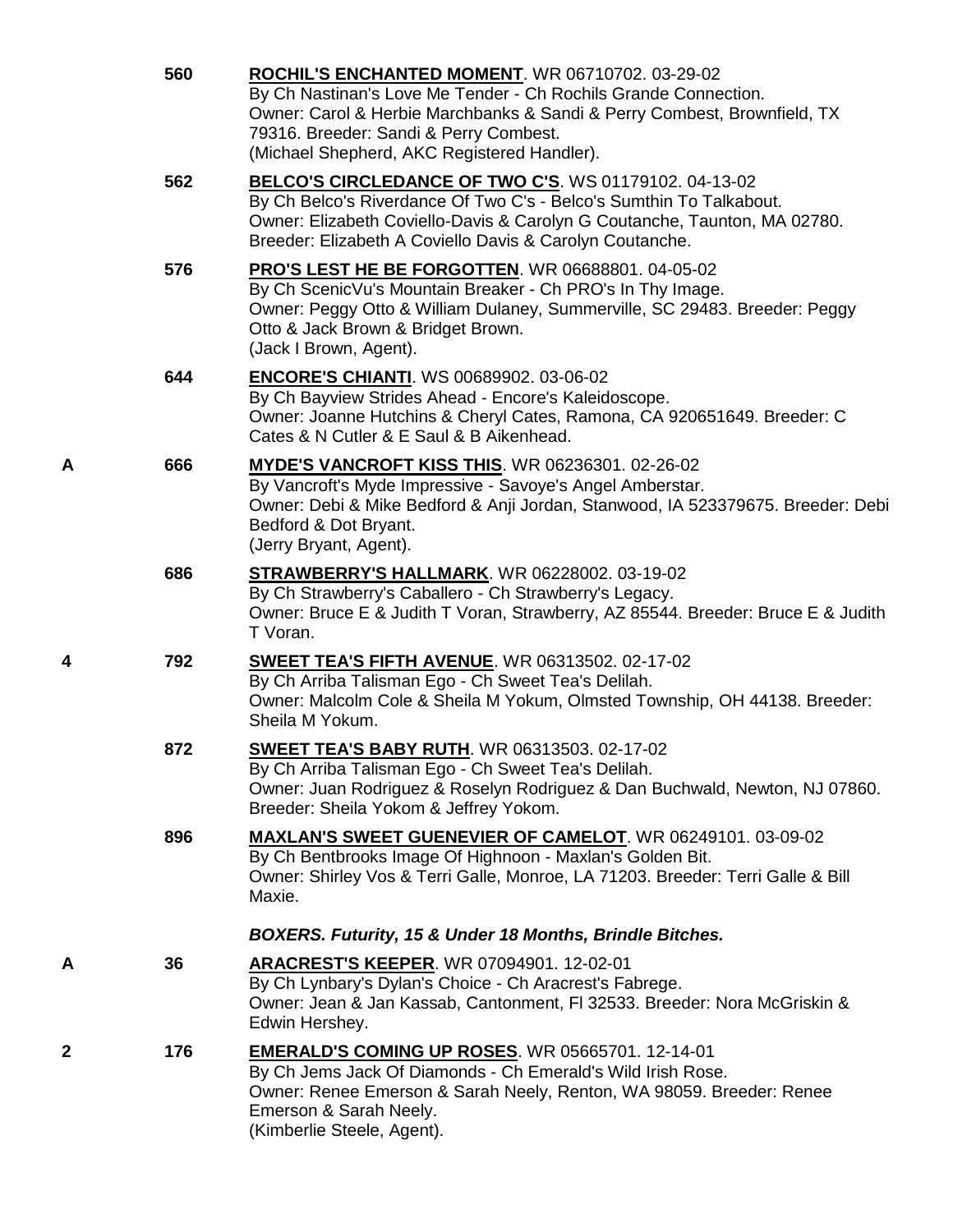| 3 | 180 | ARACREST'S STRIKE A POSE. LY 791571CAN. 12-02-01<br>By Lynbary's Dylan's Choice - Aracrest's Faberge.<br>Owner: Ernie Staub, Pointe-Claire, CN H9R-5W2. Breeder: Norah McGriskin.<br>(Norah McGriskin, Agent).                                                                                               |
|---|-----|--------------------------------------------------------------------------------------------------------------------------------------------------------------------------------------------------------------------------------------------------------------------------------------------------------------|
| 4 | 392 | RUMMER RUN'S MAJORETTE. WR 06078604. 12-02-01<br>By Ch Rummer Run's Major General - CJ's Final Answer.<br>Owner: Ann & Steve Anderson, Atlanta, GA 30327. Breeder: Ann & Steve Anderson<br>& Lee Justice.<br>(Rick Justice, Agent).                                                                          |
|   | 438 | <b>WINLAND'S GEMSTONE.</b> WR 05298002. 11-19-01<br>By Ch Rasilon's Tangos Talisman - Winland's Diamond In The Sky.<br>Owner: Jennifer Sarnes, Erie, MI 48133. Breeder: Chuck Coull.<br>(Ann E Keil, Agent).                                                                                                 |
|   | 592 | HEART ACRE DOGWOOD HOT LINE. WR 05962803. 01-30-02<br>By Ch Josha's Linebacker CD - Cinnrhee Belle Of Heart Acre.<br>Owner: Judy Wood, Loudonville, NY 12211. Breeder: P Kilman & J Killman & H M<br>Small & Margaret Ashman.<br>(Debbie Struff, Agent).                                                     |
| 1 | 612 | HEART ACRES PARTY LINE. WR 05962802. 01-30-02<br>By Ch Josha's Linebacker CD - Cinnrhee Belle Of Heart Acre.<br>Owner: Dr J Kilman & P Kilman & H M Small & M Ashman, Grove City, OH<br>431239198. Breeder: P Kilman & J Kilman & H M Small & Margaret Ashman.<br>(Mr Guy H Fisher, AKC Registered Handler). |
| A | 770 | BRENTWOOD'S RAGTIME GAL. WS 00130901. 01-30-02<br>By Ch Minstrel's Mannheim Steamroller - Ch Brentwood's Moody Blues.<br>Owner: Patricia Mullen, Oldsmar, FL 346774507. Breeder: Patricia Mullen.                                                                                                            |
|   |     | BOXERS. Futurity, 15 & Under 18 Months, Fawn Bitches.                                                                                                                                                                                                                                                        |
| 3 | 126 | <b>EMERSON BREHO ALL MY LOVIN'.</b> WR 05255308. 11-20-01<br>By CH Holly Lane's Wild As The Wind - CH Breho Heldenbrand EZ Lovin' CD.<br>Owner: James, Karen & Galvin Emerson, Humboldt, KS 66748. Breeder: Karen<br>Emerson & Brenda Stuckey.<br>(Robert M Chaffin, Agent).                                 |
| 2 | 192 | <b>IVYLANE'S LATE ARRIVAL. WS 00103305. 01-14-02</b><br>By Ch Raklyns High Stakes At Ivylane - Raklyns Ultimate Elegance.<br>Owner: Melissa & Drew Victory & Tina Starr, Marlborough, CT 06447. Breeder: Tina<br>& Bart Starr.                                                                               |
| 4 | 270 | <b>STANDING-O BRIDGET BARDO. WR 05511702. 12-15-01</b><br>By Ch Harlyn Bee-Vee Regal Heir - Ch Standing-O Greta Garbo.<br>Owner: Pamela Shaw-George, S Hamilton, MA 01982. Breeder: Pamela Shaw-<br>George.<br>(Marianne Claflin, Agent).                                                                    |
|   | 288 | WOODSEND SILVER N SABLE. WS 00090706. 01-15-02<br>By Ch Owlay's Show Off Of Salgray - Ch Champagne Touched By An Angel.<br>Owner: Marge & George Bushnell & Mrs. Jack Billhardt, Wethersfield, CT 06109.<br>Breeder: Mrs Jack Billhardt & Sergio Tenenbaum.<br>(Debbie Struff, Agent).                       |
|   | 362 | <b>DIXIE'S SOUTH'RN MAGNOLIA.</b> WR 05854401. 01-24-02<br>By Dixie's Breho Rebel Yell - Ch Dixie's Cajun Sunshine CD.<br>Owner: Robin Vaughan, Hampton, AR 717449617. Breeder: Robin Vaughan.                                                                                                               |